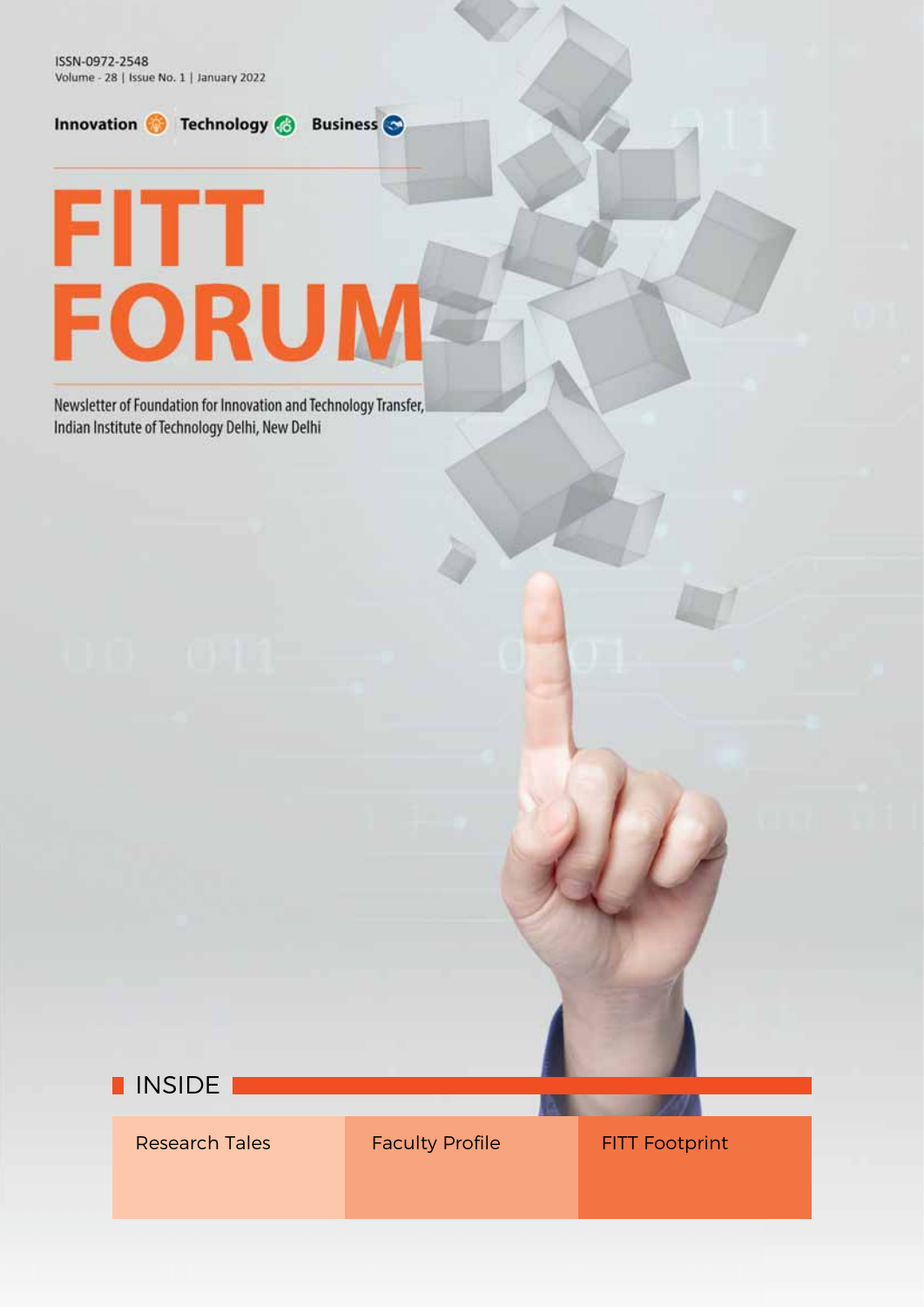# **MESSAGE**

### **Research and Innovation Park**

What was mooted in 2011 is finally a reality – ready to welcome the corporates and start-ups from Feb. 1, 2022. Yes, the Research and Innovation Park (R&I Park) at IIT Delhi was conceived by the undersigned more than a decade back. Thankfully the initial support by a few faculty colleagues at the Institute strengthened the belief that the Institute should go beyond the incubators which had been initiated in 1999 – amongst the first by a higher technical education institution in India. The Science / Research Parks are a common feature with the top grade universities – Cambridge, Oxford, Hsinchu, Stanford, Maryland, MIT, Utah, etc. in the developed world. Interestingly, IIT Madras has led the way in India. These parks provide a highly facilitative environment for industry to work in close cooperation with academia and research establishments. The cluster of start-ups, large industry players, and research entities create a vibrant ecosystem that enables, inter alia, technology development, knowledge sharing, innovations, and techno-entrepreneurship. For several years now it has been a common sight to see marquee industry names associated with such University Research Park facilities.

The Research and Innovation Park at IIT Delhi was initially started as a mini-Science Park in the backdrop of the Institute's game plan of having three research parks at its three campuses with the other two intended to be larger programs. Creating and sustaining such research park programs in a conservative or uninitiated academic system is a challenge as it has to harmonize with a larger set of internal stakeholders. To reiterate, the R&I Park at IIT Delhi is a reality thanks to strong support received from the Institute management and Govt. of India's Education Ministry (earlier MHRD). Besides, the strategic partners like DST/BIRAC and the all-weather FITT intend to make the R&I Park a flagship program for regional economic development. To harness the knowledge powerhouse that is IIT Delhi, it's time for big R&D tie-ups, intellectual property-driven ventures, and innovators to create value leveraging the Research Park.

Dr Anil Wali

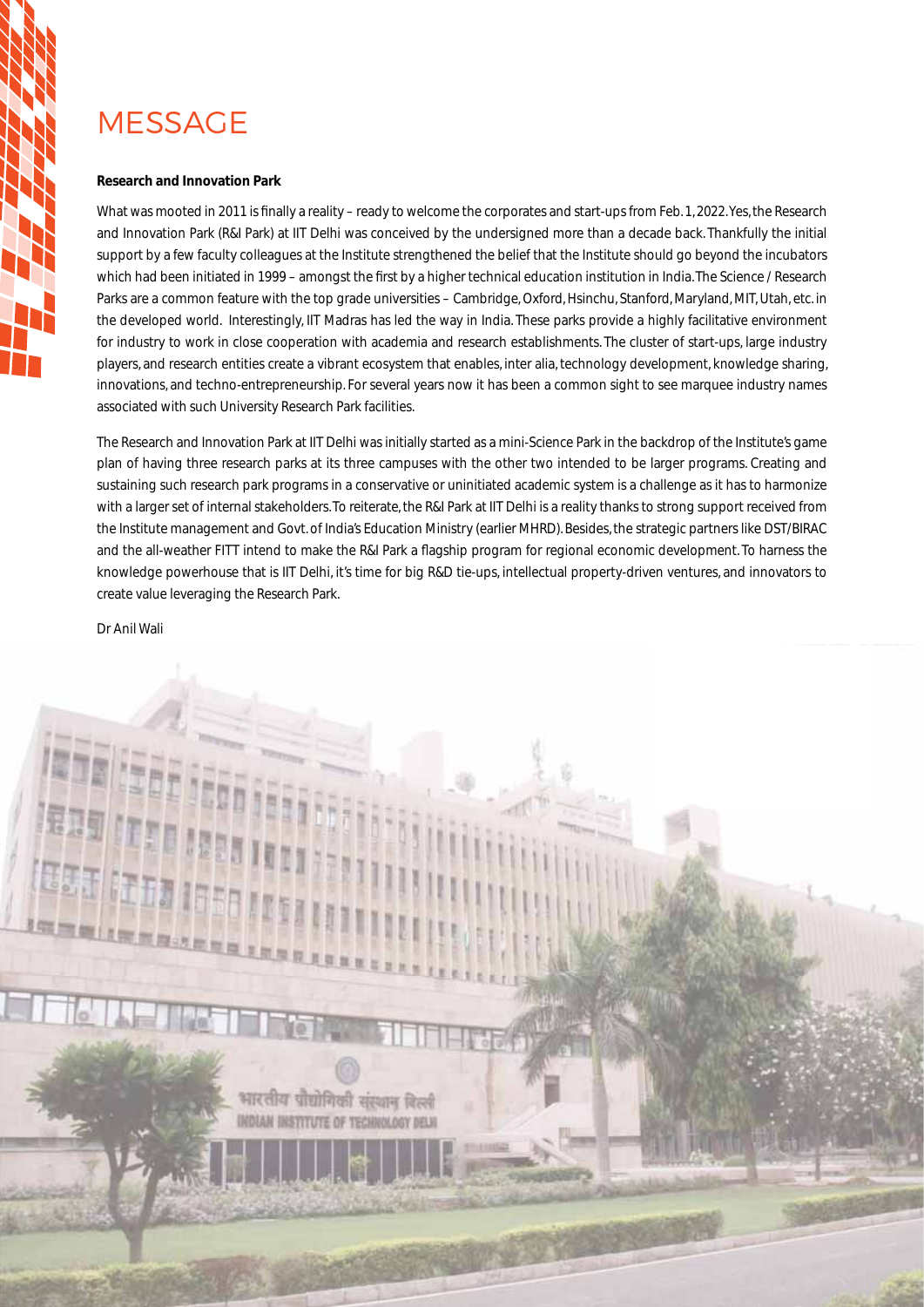

# **Plant Based Meat Analogues-Future of Clean Proteins for Food**

**Prof. Kavya Dashora**  CRDT, IIT Delhi

# **Ruchi Sharma**

CRDT, IIT Delhi

Over the last few decades, the meat industry has been<br>strengthening continuously due to the massive increase<br>in production of various companies. However, due to the<br>change in consumer behavior ethical concerns veganism ris strengthening continuously due to the massive increase in production of various companies. However, due to the change in consumer behavior, ethical concerns, veganism, rising awareness, and environmental concerns, the companies are shifting towards the development of mock meat.

Consumption of meat products also led to the emergence of various chronic diseases such as cardiovascular disease, blood pressure, diabetes, obesity. These diseases occur due to the presence of cholesterol as well as saturated fatty acids in meat and due to the switching of consumers from a traditional to a more processed and industrialized diet (Boukid, 2021). For instance, meat products such as chicken are related to the disorder due to Salmonella and, fish causes the threat of mercury. A meat-based diet also utilizes a huge amount of environmental resources such as land, water. About 2-15kg of plant foods is required for the production of only 1kg of meat. Animal production also utilizes dozen times more land, water, and fossil fuel usage when compared to the production of plant proteins (Joshi & Kumar, 2016).

Thus, the present meat-dependent diet for protein assimilation in the body is not sustainable from a health, environmental, and food security point of view. One of the effective solutions for this challenging situation is to shift towards a flexitarian dietary lifestyle. It involves reducing animal food consumption and increasing plant-based foods rich in protein such as fruits, vegetables, grains, nuts, oilseeds, and legumes. This opens new vistas for alternate sources of protein like mock meat (Estell & Hughes, 2021). The detailed description of shifting from animal proteins towards plant proteins is illustrated in Fig. 1. mentioned below.

There are different available mock meat such as plant-based, cultured meat, insect-based, microalgae-based and mycoproteinbased mock meat as shown in Fig. 2 (Sha & Xiong, 2020).

# **Fig. 2. Classification of mock meat**





# **Fig. 1. Importance of plant proteins over animal proteins**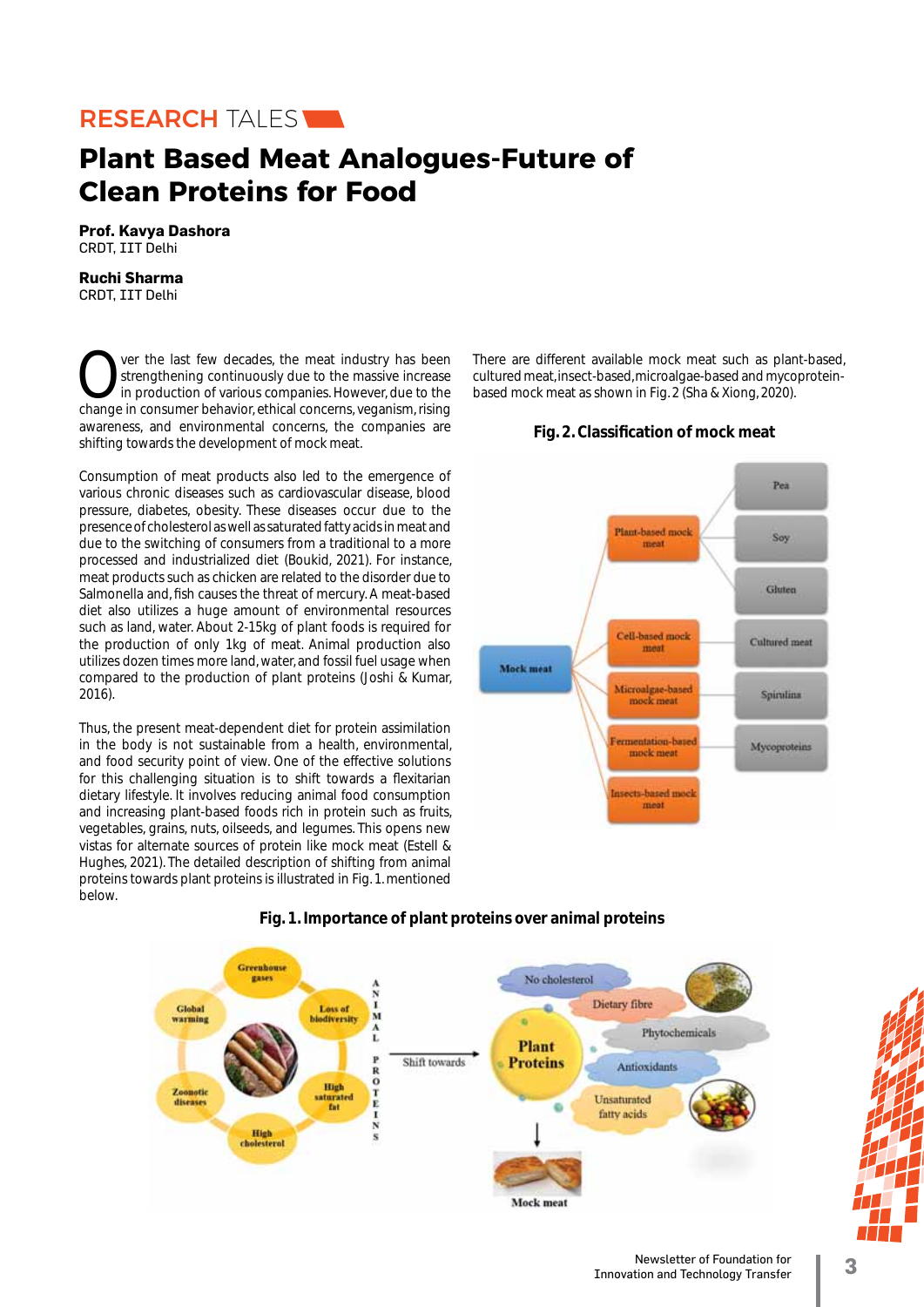Plant-based mock meat can also be termed as faux meat, meat substitute, meat alternatives, imitation meat, or meat analogues. These are plant-based products that are structurally similar to the meat but their composition is different. The plant-based meat market was predicted to be at USD 4.98 billion in 2020 and is estimated to reach from USD 5.37 billion in 2021 to USD 10.80 billion by 2028. Mock meat looks like meat, cooks like meat, and taste like meat but is more nutritious and sustainable than meat products. Mock meat possesses several advantages over meat products as they are cheaper, less hampered by seasonal fluctuations, longer shelf life, and ease in handling (Kumar et al., 2017).

Tofu, tempeh, and seitan are plant-based mock meat that has been utilized in Buddhist and vegetarian meals since prehistoric times in places like India and China. The tofu was first found in other Asian nations such as Japan, Thailand, and Vietnam, and has been manufactured in China for over 2000 years. Tempeh (made from soybeans in Indonesia) and seitan (made from wheat gluten) appeared in China during the sixth century. Although tofu, tempeh, and seitan were used as meat substitutes, there was a lower demand for them. As a result, the first generation of plant-based mock meat, such as TVP, emerged (Texturized Vegetable Protein). Using extrusion technology, TVP was created by combining edible vegetable protein with minimum additives or chemicals. Traditional plant-based meat substitutes, as well as TVP, do not, however, replicate the organoleptic qualities of meat. This lead to the emergence of a new generation of plant-based mock meat in recent years by using technologies such as extrusion. The new-generation plant-based mock meat was developed such as burger patties, bacon, sausage, and hotdogs, to exactly mimic the taste, flavor, color, appearance, and nutritional composition to that of original meat products (He et al., 2020).

India is a remarkable country that constitutes around 55% of the population being vegetarian and constitutes the secondlargest land for agricultural production. The diverse agricultural landscape in India offers a wide range of crop groups like cereals, millets, pseudocereals, pulses, fruits, and vegetables. This allows utilizing the resources and crops of India, especially in the development of mock meat to suppress hunger, poverty, and malnutrition.

In the pandemic situation, protein requirement is at its all-time high for immunity resistance and recovery from the infection. The need for sustainable plant-based mock meat started to arise due to environmental concerns, nutritional aspects, ethical concerns, and animal welfare issues. The COVID-19 pandemic is a reminder to suppress zoonotic diseases, which can also relate to the sanitary conditions of animal farming. COVID-19 pandemic also delivers serious concerns over the increased rate of the malnourished and immuno-compromised population due to deficiency of protein-rich foods. With the decrease in market demand, the present situation offers a new way of protein consumption through plant-based protein sources which can be consumed as meat alternatives. Crops like pulses and millets are offering a novel approach as they provide a low ecological footprint in contrast to their animal counterpart.

IIT Delhi is fast becoming a pioneer in research and Development of plant based proteins being worked at Agri-nano Tech Lab. As a part of research, several plant based sources of proteins which are having similar properties to animal proteins have been identified and the meat analogues are being developed for consumption as innovative mock egg targeting towards fulfilling the dietary requirements of vegan, vegetarian as well as health-conscious consumers. The mock egg looks like egg, tastes like egg and provide the same nutritional profile to that of poultry egg and has been rigorously subjected to sensorial acceptability, nutritional profile and consumer preference. We have received first prize at Innovate4SDG contest by 'UNDP (United Nation Development Program) Accelerator Lab India' for the development of innovative mock egg. Following this, other plant based meat analogues to mimic white meat, red meat and sea food segment is also being worked out. The aim is to screen and characterize the plant sources and develop the formulation which can provide the same mouthfeel, texture, functional and nutritional characteristics to that of meat. The technology development also focuses on safe and cleaner product without addition of strong preservatives and additives. The idea also supports to explore the underutilized crops, landraces and local production techniques supporting environment, circular economy and local livelihood.

In conclusion, mock meat is economical, functional, and nutritional which is better for the environment and human population as it does not involve the killing of animals. It consists of more fibre, protein, less fat, no cholesterol, and lower cost. It can help in protecting against heart disease, increasing bone mass, decreasing cancer, and lowering blood cholesterol. Furthermore, food groups extracted from plants possess organoleptic and bioactive constituents which make them a suitable option for deriving clean proteins in an eco-friendly manner. Focusing on the longstanding battle for health concerns, environmental concerns, malnutrition, and ethical issues we are developing a low cost technology for the development of mock meat. We are focusing to develop the low-cost finished product in such a way that leads to providing unique environmental health benefits and available to all segments among the consumers.

#### **References:**

- 1. Boukid, F. (2021). Plant-based meat analogues: from niche to mainstream. European Food Research and Technology, 247(2), 297– 308. https://doi.org/10.1007/s00217-020-03630-9
- 2. Estell, M., & Hughes, J. (2021). Plant Protein and Plant-Based Meat Alternatives : Consumer and Nutrition Professional Attitudes and **Perceptions**
- 3. He, J., Evans, N. M., Liu, H., & Shao, S. (2020). A review of research on plant-based meat alternatives: Driving forces, history, manufacturing, and consumer attitudes.
- 4. Comprehensive Reviews in Food Science and Food Safety, 19(5), 2639–2656. https://doi.org/10.1111/1541-4337.12610
- 5. Joshi, V. K., & Kumar, S. (2016). Meat Analogues : Plant based alternatives to meat products- A review. 5(2), 107–119.
- 6. Kumar, P., Chatli, M. K., Mehta, N., Singh, P., Malav, O. P., & Verma, A. K. (2017). Meat analogues: Health promising sustainable meat substitutes. Critical Reviews in Food Science and Nutrition, 57(5), 923– 932. https://doi.org/10.1080/10408398.2014.939739
- 7. Sha, L., & Xiong, Y. L. (2020). Plant protein-based alternatives of reconstructed meat: Science, technology, and challenges. Trends in Food Science and Technology, 102(May), 51–61. https://doi. org/10.1016/j.tifs.2020.05.022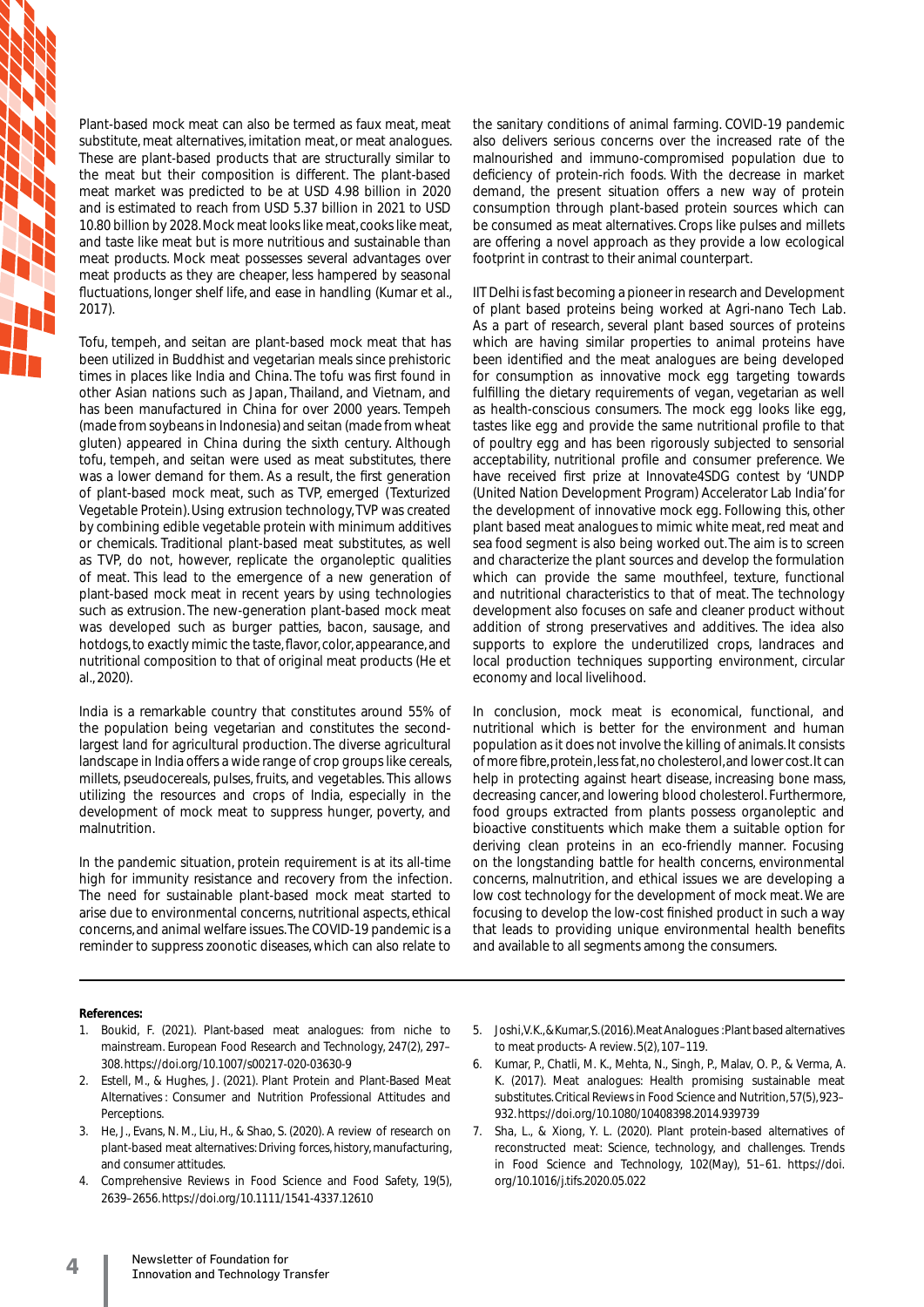# **Designing Institutions for Integrating Renewables in Developing Countries**

**Prof. Kaveri Iychettira** 

School of Public Policy IIT Delhi

Many developing countries are ambitiously investing in<br>of integration, partly due to incompatible institutions.<br>However, scaling up, intermittent renewables beyond 30. intermittent renewable electricity but face problems of integration, partly due to incompatible institutions. However, scaling up intermittent renewables beyond 30- 50% (depending on the system) is challenging, as balancing the intermittently generated electricity across space or time becomes necessary. Institutional arrangements can help manage this intermittency to some extent, however, such rules are often absent in developing country energy systems. Institutional challenges in China (Davidson 2018; Newbery 2016) and India (Tongia, Harish, and Walawalkar 2018), for instance, present significant barriers to the integration of renewable electricity. In India, close to 90% of all power is traded through long-term contracts largely with power plants located within a state(CERC 2018), foreclosing options to manage intermittency of electricity supply across space (Das et al. 2020).

Flexibility, the extent to which a power system can modify electricity production or consumption in response to variability, is considered an important feature of electricity systems to incorporate renewable electricity(Verzijlbergh et al. 2017). According to many scholars, some elements of the standard, text-book model of power sector reform can help to incentivize flexibility from market players, in a high-renewable-electricity environment (Ela et al. 2014; Hogan, Weston, and Gottstein 2015; Borggrefe and Neuhoff 2011; Newbery et al. 2018). These elements mainly include vertical unbundling, competitive markets (between generation and retail segments), and most importantly, temporally and spatially granular price signals. Although scholars advocate restructuring primarily to improve efficiency of long-term resource allocation, in high renewable energy systems such allocative efficiency improvements are expected to come from appropriately signalling for (and incentivizing) flexibility services.

However, in partially liberalized electricity markets of developing countries, spot-markets for electricity seldom exist, price signals are weak and large segments of the sector are still regulated and state-owned. Notably, the above elements of the standard model are the least implemented in developing countries which have restructured their power sectors: only 38% have unbundled, while 28% have implemented wholesale markets, and only 8.4% have implemented retail competition. Examples of complete implementation of the standard model exist mainly in the developed world.

This article presents 'design considerations', framed in terms of desired futures and possible constraints, for integrating renewable electricity in those contexts, based on recently published findings (Iychettira 2021). These considerations help identify the extent to which (or conditions under which) specific reforms informed by the neo-classical theory based 'standard model' can be implemented in diverse developing country contexts to integrate renewables. The design considerations are based on the following premises. Firstly, that cost recovery is remarkably difficult to sustain<sup>1</sup>. Although the original standard model posited that cost-recovery from consumers is crucial for utility performance, recent evidence from developing countries questions that claim. Secondly, given pervasive poverty and inequality, distributive pressures are compelled to also be handled through the electricity sector. Three design considerations are structured in terms of the elements of the standard model relevant to renewable integration and least adopted by developing countries: unbundling, wholesale markets or economic dispatch, and principles of retail tariff design; and one design consideration is related to attracting sufficient investment, a problem present in both developing and developed countries.

*1. Resolving cost recovery and distributional pressures in a transparent manner are important factors affecting further vertical unbundling of the electricity sector to enable renewable integration.*

Only 38% of the developing world had unbundled their vertically integrated power sectors in 2013. Rising shares of renewables strengthen the case not just for vertical unbundling, but also for horizontal integration of transmission networks and system operation, as unbiased use of the network enables system flexibility. Vertical unbundling has been challenging, particularly for developing economies due to several reasons. Firstly, since the primary reason for reform was to attract private capacity, unbundling remained less important, while IPPs became popular. Secondly, since cost recovery and distributive pressures are still major concerns for developing countries(Foster and Rana 2020), it is unlikely that the role of the state in regulating the retail operations of the sector will weaken unless the willingness or capacity to pay improves. Additionally, significant generation capacities remain state-owned too in hybrid markets. In order to avoid incentives for vertically integrated operation in such cases, it is critical to ensure management of these cost recovery and distributional issues in a manner that keeps commercial operations of the retail segment separate from the political and social goals.

*2. Issues of cost recovery need to be credibly resolved through public fi nance management and political mechanisms to enable wholesale spot market operations (or cost-based dispatch mechanisms) and consequent integration of renewables*

Only 29% of all developing countries had implemented wholesale spot markets by 2013. However, in the absence of a wholesale market, physical contracts lock-in portions of dispatch before real-time conditions of the grid are known; the longer dispatch is decided before real time, the greater the likelihood of curtailment of renewable electricity generation, and increased overall supply costs. Day-ahead or real-time wholesale markets provide a means of dealing with such contestations by providing signals for the value of producing electricity at a certain time and location. However, examples from both India and China indicate that insufficient cost recovery at the retail level has a direct impact on wholesale market operations or economic dispatch mechanisms, due to lack of working capital required

<sup>1</sup>Any progress made owes more to efficiency improvements (improved utility governance) than to tariff hikes(Foster and Rana 2020).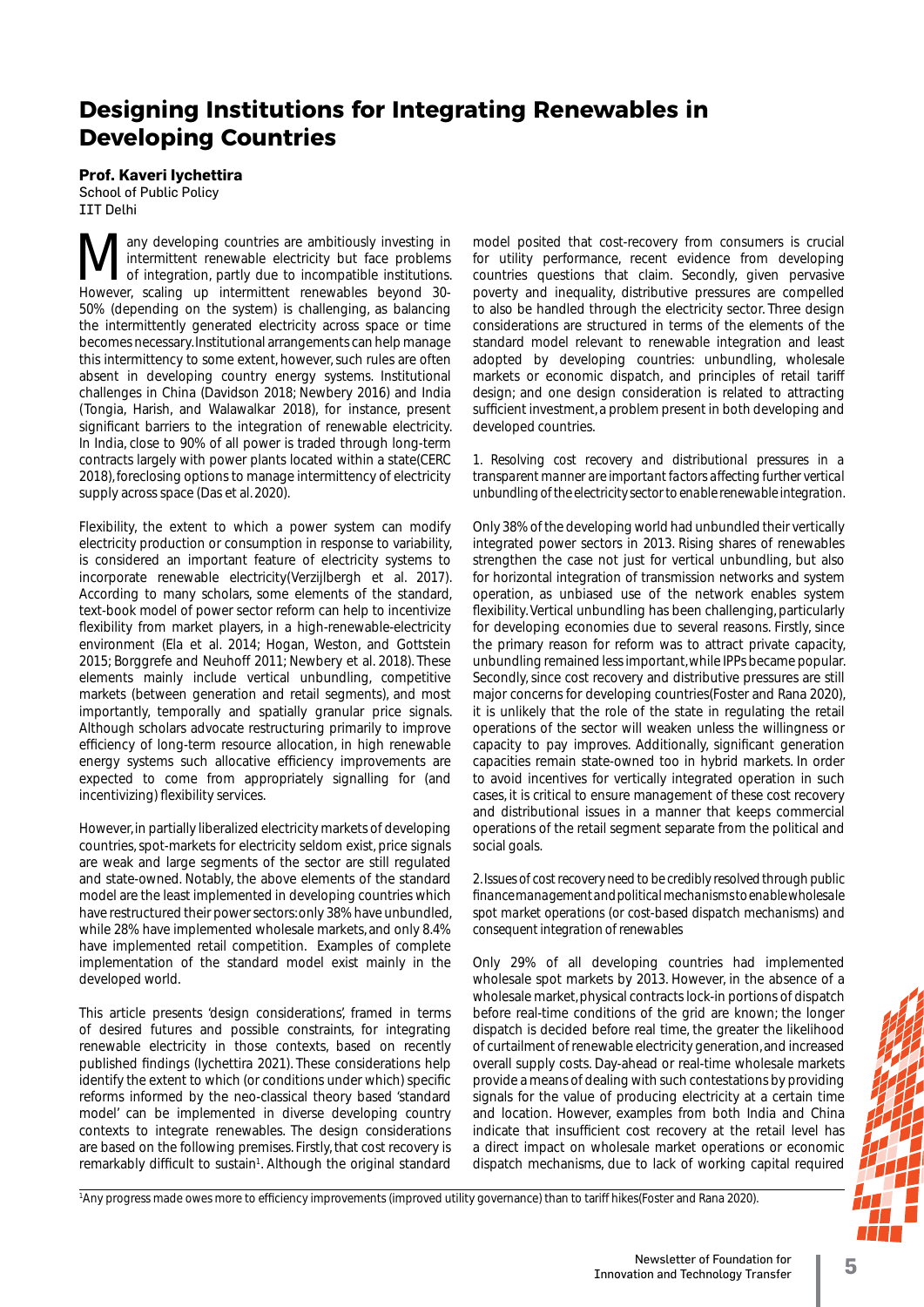to participate in such real-time transactions. In situations where state support is required to ensure cost recovery, public finance mechanisms which can help companies trade close to real-time trade are essential to integrating renewables.

*3. Impact of distributive pressures on retail tariff design principles in a high-renewable-electricity system need to be balanced against potential demand response needs.* 

Passing through price signals to the consumer is expected to elicit demand response: a strategy which envisions the consumer changing their demand to reflect the economic value of electricity, which further helps manage the intermittency of renewable electricity(Koliou et al. 2014). As shares of renewables increase beyond, say, 35 to 40% of total consumption, demand response measures can play an important role in providing flexibility. However, so long as poverty and inequality are important considerations, effecting negative consequences on the poor (through true costs) need to be balanced against 'sending the right economic signals'. At the same time, delinking market signals to the able and willing consumers can sharply reduce the space and impetus for demand response measures<sup>2</sup>. Therefore, tariff design theories and practise should address the need to resolve such decisions, i.e., a means to better target subsidies while exposing other consumers to market signals, in an open, fair and transparent manner.

*4. Guiding investment for generation capacity in a high renewable, developing country energy system, will require institutions which*  reflect marginal costs, while hedging investment risks.

In a high renewable system, although short term transparent market signals are critical to indicate where investments for new generation capacity (firm or otherwise) may be necessary, relying on an energy-only market is unlikely to ensure sufficient remuneration for new investments. In developing countries, an added, crucial dimension is insufficient cost recovery from final consumers. Cost recovery issues discourage private investment in generation, without credible promises from the government and a credible independent regulator or legal system to keep the system solvent. Financial contracts (which do not induce out-ofmerit-order dispatch), should be employed so that investment risks can be hedged in the least-distortionary manner possible, by separating financial contracts (or power purchase agreements) from incentives for physical dispatch.

The outcomes of this research, i.e., the relevance of costrecovery issues, distributional imperatives, and governance are particularly salient to future studies which provide market design prescriptions to integrate renewables in developing countries. It provides further evidence of the limited applicability of equilibrium-based modelling studies on developing countries which assume away cost-recovery issues in their prescriptions to change market-design.

#### **References:**

1. Borggrefe, Frieder, and Karsten Neuhoff 2011Balancing and Intraday Market Design: Options for Wind Integration. Discussion Paper. DIW Berlin.

2. CERC

 2018 Report on Short-Term Power Market in India: 2017-18. New Delhi: Economics Division Central Electricity Regulatory Commission. http://www.cercind.gov.in/2018/MMC/AR18.pdf, accessed April 23, 2019.

3. Das, Partha, Parul Mathuria, Rohit Bhakar, et al.

 2020 Flexibility Requirement for Large-Scale Renewable Energy Integration in Indian Power System: Technology, Policy and Modeling Options. Energy Strategy Reviews 29: 100482.

4. Davidson, Michael

 2018 Creating Markets for Wind Electricity in China: Case Studies in Energy Policy and Regulation. Massachusetts Institute of Technology. 5. Ela, E, M Milligan, A Bloom, et al.

 2014 Evolution of Wholesale Electricity Market Design with Increasing Levels of Renewable Generation. Denver, Colorado, USA: National Renewable Energy Laboratory. https://www.nrel.gov/docs/ fy14osti/61765.pdf.

6. Foster, Vivien, and Anshul Rana

 2020 Rethinking Power Sector Reform in the Developing World. Washington, DC: World Bank. https://openknowledge.worldbank.org/ handle/10986/32335, accessed September 8, 2020.

- 7. Hogan, Michael, F Weston, and M Gottstein 2015 Power Market Operations and System Reliability in the Transition to a Low-Carbon Power System: A Contribution to the Market Design Debate. Brussels, Belgium: Regulatory Assistance Project. http://www.raponline.org/wp-content/uploads/2016/05/ rap-eumarketdesign-2015-may-5.pdf.
- 8. Iychettira, Kaveri K.

 2021 Lessons for Renewable Integration in Developing Countries: The Importance of Cost Recovery and Distributional Justice. Energy Research & Social Science 77: 102069.

- 9. Koliou, Elta, Cherrelle Eid, José Pablo Chaves-Ávila, and Rudi A. Hakvoort 2014 Demand Response in Liberalized Electricity Markets: Analysis of Aggregated Load Participation in the German Balancing Mechanism. Energy 71: 245–254.
- 10. Newbery, David M.

 2016 Towards a Green Energy Economy? The EU Energy Union's Transition to a Low-Carbon Zero Subsidy Electricity System – Lessons from the UK's Electricity Market Reform. Applied Energy 179: 1321– 1330.

11. Newbery, David, Michael G. Pollitt, Robert A. Ritz, and Wadim **Strielkowski** 

 2018 Market Design for a High-Renewables European Electricity System. Renewable and Sustainable Energy Reviews 91: 695–707.

12. Reporter, Staff 2019 Bescom Maps out Summer Plan for Smooth Supply. The Hindu, January 23. https://www.thehindu.com/news/cities/ bangalore/bescom-maps-out-summer-plan-for-smooth-supply/ article26072148.ece, accessed January 24, 2021.

- 13. Tongia, Rahul, Santosh M. Harish, and Rahul Walawalkar 2018 Complexities of Integrating Renewable Energy into India's Grid. New Delhi: Brookings India. https://www.brookings.edu/research/ complexities-of-integrating-renewable-energy-into-indias-grid/, accessed March 18, 2020.
- 14. Verzijlbergh, R.A., L.J. De Vries, G.P.J. Dijkema, and P.M. Herder 2017 Institutional Challenges Caused by the Integration of Renewable Energy Sources in the European Electricity Sector. Renewable and Sustainable Energy Reviews 75: 660–667.

<sup>2</sup> At the same time, experience in India indicates that granular price signals may not always be a necessary guide to load shifting; at relatively low shares of intermittent RE, heuristics may suffice to regulate and shift some relatively elastic loads. For instance, supply companies in the state of Karnataka ensured that agricultural loads were served electricity in a manner approximately consistent with solar generation patterns(Reporter 2019).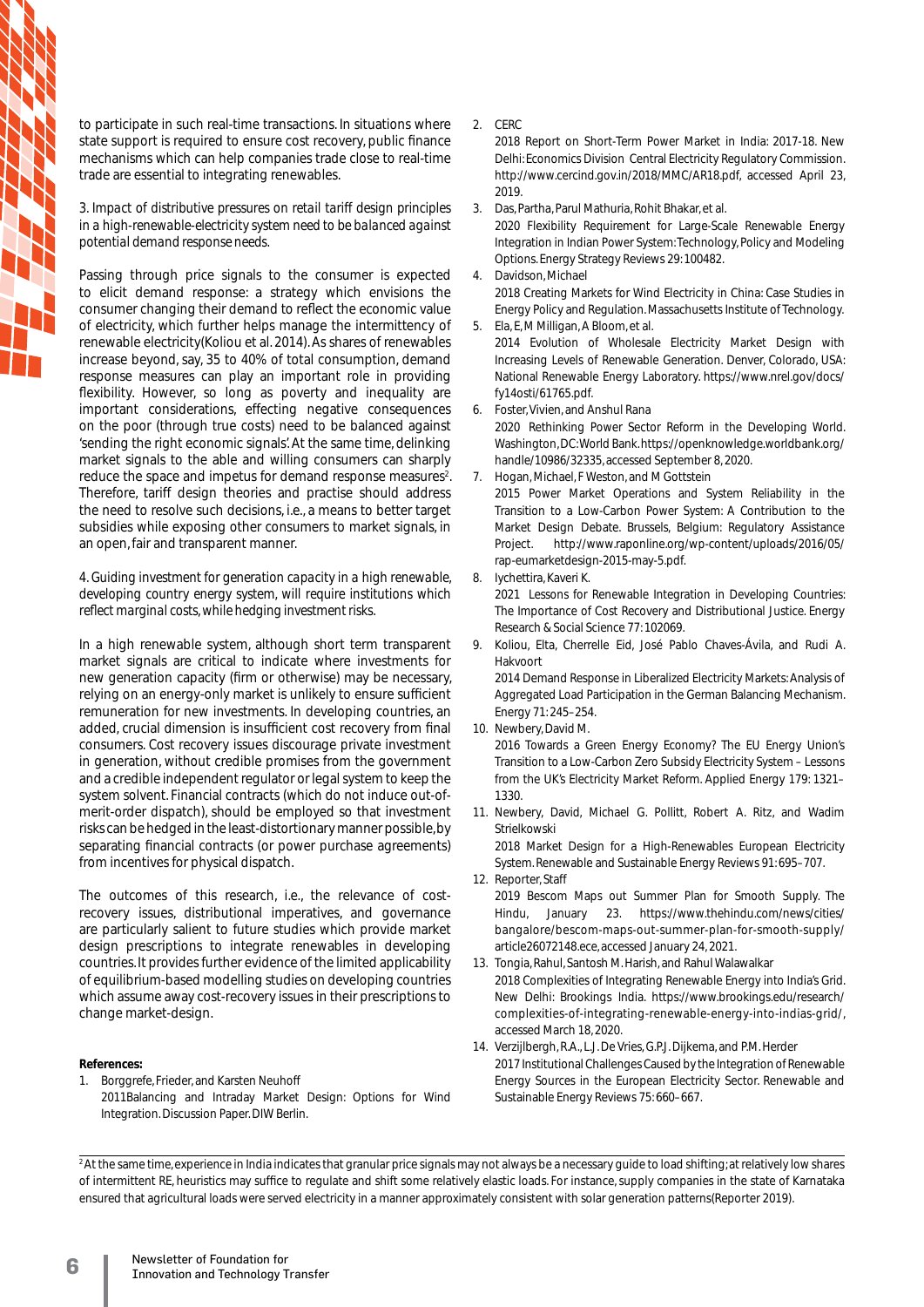# **Decarbonised Energy Efficient Healthy Indoor Environment: A Holistic Approach**

## **Prof. Dibakar Rakshit**

Department of Energy Science and Engineering IIT Delhi

## **Introduction & Motivation**

While reading this article, sitting in your room, imagine how would you feel if you are exposed to extreme heat or cold? Would you be able to read this or do any other chore, if the lighting is not adequate? Or for that matter, if excessive lighting is flashing in your eyes? What if O2 levels start decreasing in your room, or CO2 levels start increasing? Would you feel comfortable in a stale air environment, containing pathogens and toxic gases? The answer to all these questions is 'You would definitely not feel comfortable!' Temporary exposure to such conditions would affect the health, well-being, and productivity of the occupants, however, prolonged exposure can lead to critical, life-threatening health issues. With the outbreak of COVID-19, the issue of having a comfortable and safe environment has been gaining much attention to cater to the current situation as well as any unforeseen airborne infections (Figure 1). All these parameters form a part of the indoor environmental quality (IEQ) of a building.



*Figure 1: Global history of pandemics*

The immediate response to tackle this would be to look for ways to bring all these parameters to a comfortable level, and our team does exactly that! This would, however, require huge amounts of energy and resources, leading to higher cost implications and harmful environmental impacts. The main aim of our team is thus to design and develop healthy, safe, and comfortable building systems incorporating passive techniques as far as possible (that utilize natural energy opportunities, such as solar, wind, etc.), and employing efficient active strategies (that use/produce electricity for tending to the requirements of occupants). This not only leads to achieving energy conservation and energy efficiency in buildings, but also leads to reduced carbon footprint and more monetary savings – a 'win-win' situation holistically!

### **Associated Studies Conducted**

The present COVID-19 situation has highlighted the critical

importance of global infrastructure development for human survival. Furthermore, controlling base airflow is the safest initial preventive action for dealing with any unforeseen airborne pathogen with unknown infectious particle size. To accommodate a large, infected population, copious wards must be constructed within

the existing constraints of land, power, and material availability.



Figure 2: Design of an energy efficient health ward

The study [1], featured in Elsevier Public Health Emergency Collection (Public Health Emergency COVID-19 Initiative) and PubMed Central® (PMC) [2], involved designing a twobed modular healthcare ward, shrunk in size to minimize the requirement of space and other construction commodities such as materials, labour and power (Figure 2). HVAC energy usage was also considered for conservation. The health safety and thermal comfort of occupants were regulated by monitoring indoor environment attributes while striving for a resource-efficient structure. Two popular envelope thermal retrofits viz. phase change material (PCM) and thermal insulation were tested to determine gains in terms of improved energy performance of the ward. In the multicriteria decision making process, various ward designs contested with their energy performance and occupant's health safety and comfort characteristics to deliver the most favourable solution. As a result, a design involving thermal insulation retrofit with an 8 ACH fresh air supply rate and a 26 °C inlet air temperature provided the most appropriate solution.

PCM in the above study was used based on the prior studies done by the team on designing a system that could result in lowering the peak inside temperatures, triggering the idea of using high heat storage capacity materials within building elements, such as bricks (Figure 3). Selected PCMs based on climatic conditions (thermal mapping) were then characterized and macro encapsulated in the bricks to assess their thermal and mechanical behavior. For Delhi (composite climate) in particular, PCMs OM35 and n-Eicosane were found suitable based on their characteristic charging and discharging through DSC. It was found that inside temperature reductions were around 6 °C for single PCM and 10 °C for dual PCM layered brick during peak hours of the day with respect to conventional bricks [3]. Subsequent avenues to probe the thermal performance of the PCM incorporated bricks were explored by mixing the PCMs with nanoparticles. However, for building applications the nano enhanced PCM did not exhibit any promising results. The study has resulted in a whitepaper as well.



*Figure 3: Thermal load abatement utilizing PCM incorporated bricks*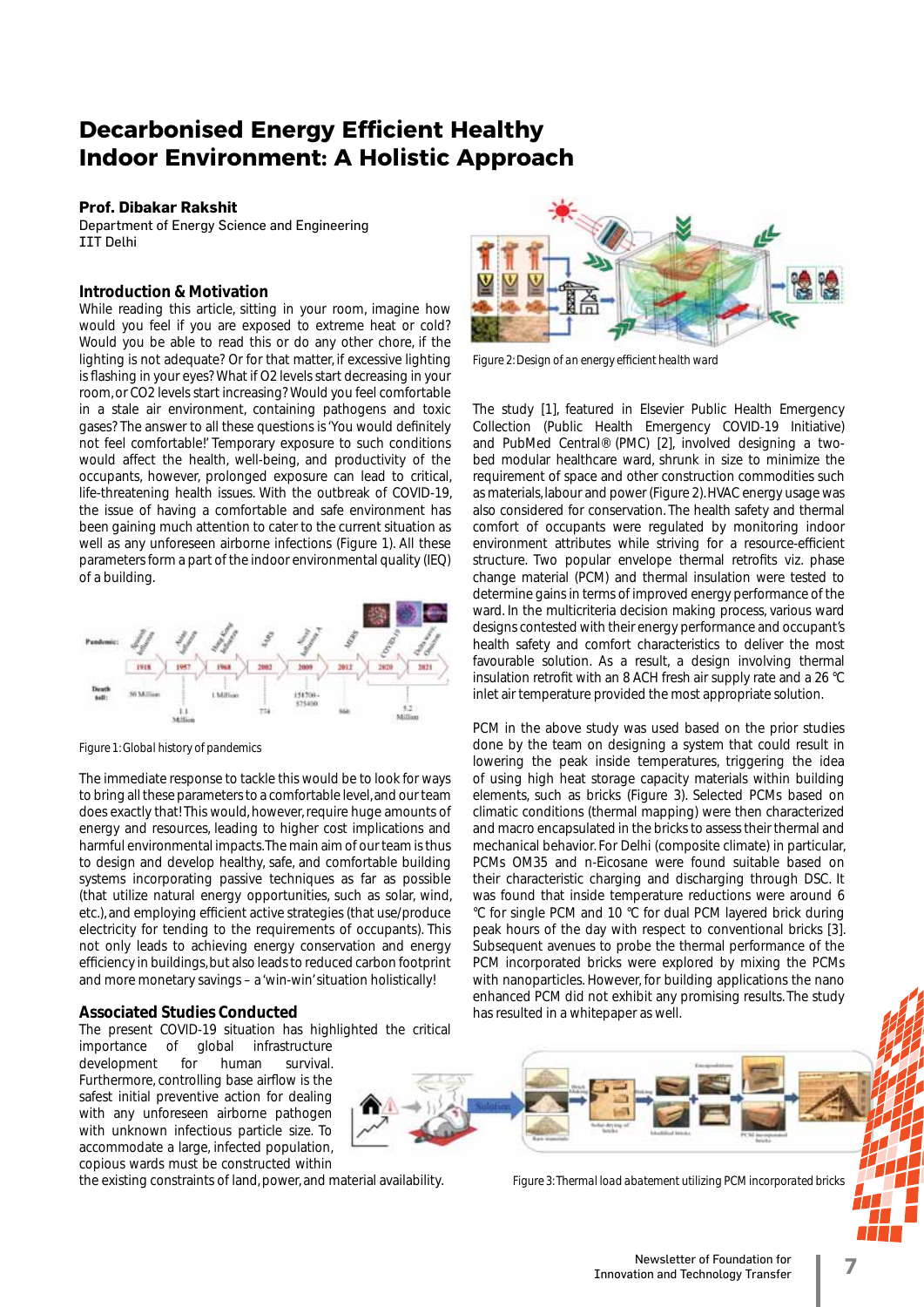

*Figure 4: PMV and PPD based maximisation of thermal comfort utilizing different passive strategies* 

Apart from PCMs, several other passive strategies (Figure 4), were analyzed for an office room in Delhi based on thermal comfort indices (PMV and PPD). The ideal PMV range is -0.5 to 0.5 and PPD  $\leq$ 20%. Existing comfort conditions were obtained using experimental readings, whereas maximised comfort conditions were obtained by finding optimal combination of strategies using simulation, resulting in ~14%–27% improvements [4].

Another simulation study conducted to find out the thermal comfort and energy-saving potential of various coupled passive strategies in the workshop building of Department of Energy Science and Engineering, IIT Delhi, involved analyzing the energy percentage savings for three locations lying in the same climatic zone (Figure 5). For the summers, a cool roof, either standalone (18% energy savings) or combined with other passive design strategies such as PCM, insulation, and shading, provide the best indoor temperatures. Energy Performance Index improved by 20.5% using such passive design technologies [5].



*Figure 5: Thermal comfort enhancement and energy saving potential of different passive techniques* 

Apart from IEQ parameters mentioned above, visual comfort too plays an important role. Hence, studies on daylight utilization for reduced lighting energy consumption to maintain visual comfort have also been conducted by the team. A light-pipe has been installed on a test room constructed on the workshop building of Department of Energy Science and Engineering, IIT Delhi, and its performance has been evaluated [6]. Further, study on structural modification of the lightpipe by making it wider near bottom, was

performed to assess the changes in the illuminance values (Figure 6). A 2.14% to 9.84% increase in the efficiency of the lightpipe was observed [7].

Our team is further working on designing optimal net-zero energy buildings with holistic comfort, devising ways to enhance the thermal conditioning of buildings, and determining the most effective ventilation technique for providing a safe and thermally comfortable environment.



#### **Conclusions**

Maintaining IEQ while designing energy efficient buildings and its systems is of utmost importance. The proposed design in the studies can assist developing countries in planning a rapid response to pandemic outbreaks while reducing construction (cost, time, and energy loads). The models used in the studies conducted will prove as an effective tool for selecting material while retrofitting buildings with passive design strategies and can be adopted by the Energy Conservation Building Code (ECBC). The methodology could also be adopted by real estate companies for weighing different retrofitting options influencing occupant's thermal comfort conditions. Transfer of technology and mass commercialization could also take place with the interested infrastructure development and construction companies.

#### **References:**

- [1] P. Saikia, D. Rakshit, R. Narayanaswamy, F. Wang, and Udayraj, "Energy performance and indoor airflow analysis of a healthcare ward designed with resource conservation objectives," J. Build. Eng., vol. 44, p. 103296, 2021, doi: https://doi.org/10.1016/j.jobe.2021.103296.
- [2] P. Saikia, D. Rakshit, R. Narayanaswamy, F. Wang, and Udayraj, "Energy performance and indoor airflow analysis of a healthcare ward designed with resource conservation objectives," Elsevier Public Health Emergency Collection, PMC, US National Library of Medicine, National Instittutes of Health, 2021. https://www.ncbi.nlm.nih.gov/ pmc/articles/PMC8438806/.
- [3] R. Saxena, D. Rakshit, and S. C. Kaushik, "Experimental assessment of Phase Change Material (PCM) embedded bricks for passive conditioning in buildings," Renew. Energy, vol. 149, pp. 587–599, Apr. 2020, doi: 10.1016/j.renene.2019.12.081.
- [4] S. F. Ali, L. Sharma, D. Rakshit, and B. Bhattacharjee, "Influence of Passive

Design Parameters on Thermal Comfort of an Office Space in a Building in Delhi," J. Archit. Eng., vol. 26, no. 3, pp. 04020017 1–19, Sep. 2020, doi: 10.1061/(ASCE)AE.1943-5568.0000406.

- [5] R. Verma, S. Kumar, and D. Rakshit, "Investigation on Energy Saving Potential and Thermal Comfort Analysis of Building using Passive Strategies under Composite Climatic Conditions in India," Sol. Energy, ASME, 2022. (under review)
- [6] A. S. Azad and D. Rakshit, "Energy Conservation and Sustainability Due to Passive Daylight System of Light Pipe in Indian Buildings, in Sustainable Energy Technology and Policies: A Transformational Journey, Springer, Singapore, 2018, pp. 375–400.
- [7] L. Sharma, S. F. Ali, and D. Rakshit, "Performance evaluation of a top lighting light-pipe in buildings and estimating energy saving potential," Energy Build., vol. 179, pp. 57–72, Nov. 2018, doi: 10.1016/J. ENBUILD.2018.09.022.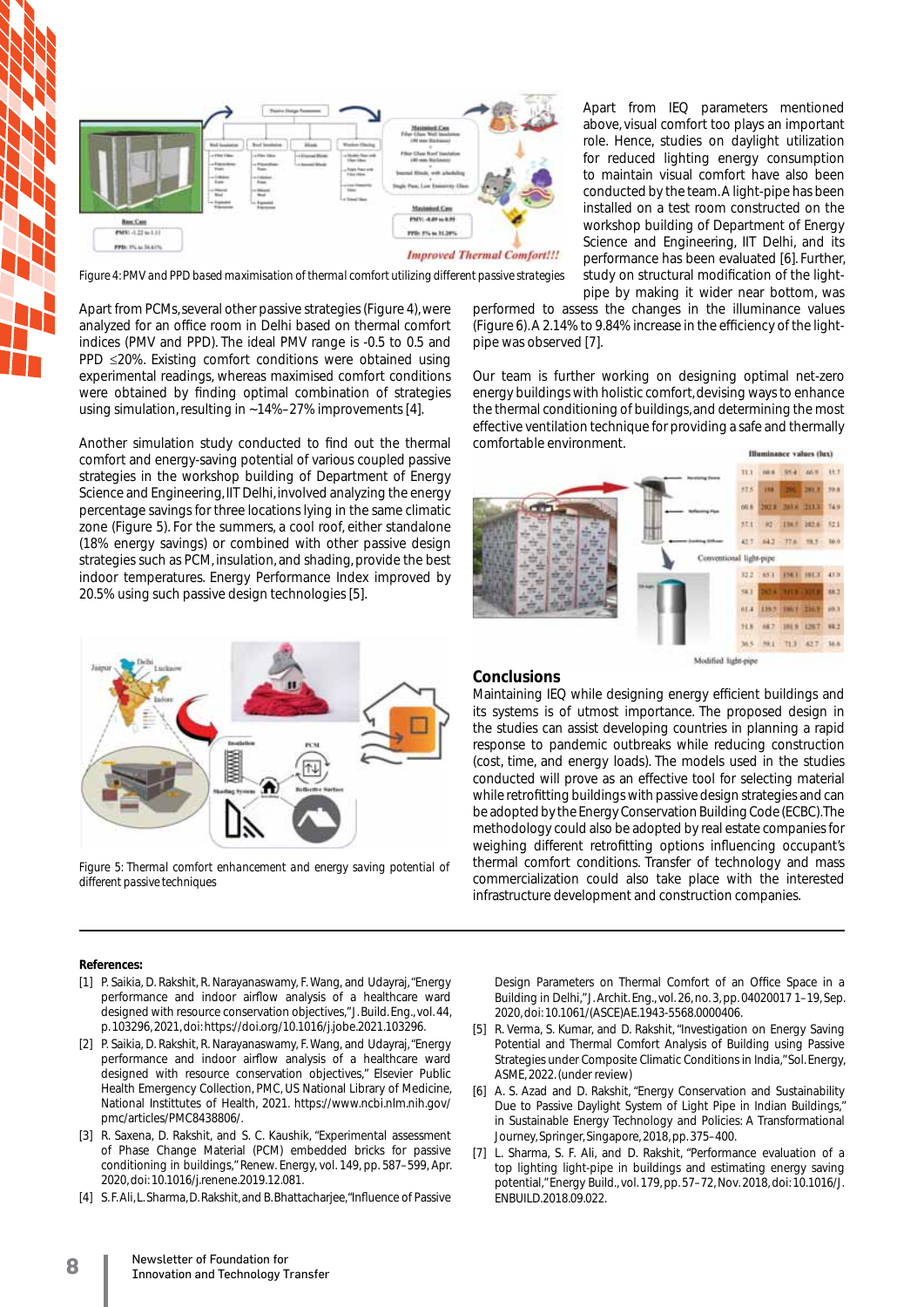

## **Prof. Ashish Kamalakar Darpe**

Department of Mechanical Engineering, IIT Delhi

**Dr** Ashish K Darpe is currently serving as a professor at the Department of Mechanical Engineering at IIT Delhi. Starting his professional education with a Diploma in professor at the Department of Mechanical<br>Engineering at IIT Delhi. Starting his professional education with a Diploma in Mechanical Engineering, he went on to pursue his academic path with a doctoral degree from IIT Delhi in 2002 in the area of Rotor Dynamics. He has 6 years of R&D experience at IIT Delhi while working as a Research Associate and Project t Scientist in sponsored research projects funded Scientist in sponsored research projects funded<br>by Department of Science and Technology, Board of Research in Nuclear Sciences and Bharat Heavy Electricals Limited. With a brief stint at T.U. Dresden in 2003, Dr. Darpe joined as Assistant Professor at IIT Roorkee and later moved to IIT Delhi in 2004. He has been teaching at IIT Delhi for the last 17 years while pursuing his research interests in the area of Vibrations, Rotor Dynamics, Machinery Health Monitoring and Noise Engineering.

He has published over 110 research articles, filed three patents and supervised/co-supervised 12 doctoral students and currently 8 research scholars are pursuing their research under his supervision/co-supervision. He has delivered more than 40 invited/guest lectures at various places including G.E. Bangalore, ISRO Trivandrum, Simulator Development Division of Indian Army, Secunderabad, Crompton and Greaves, Mumbai, etc. in India and abroad such as Wartsila Finland Oy., Finland, VTT Finland, University of Munich, Germany, University of Electronic Science and Technology of China, Chengdu, University of Alberta, and University of Dalhousie, Canada.

His research and development activity spans 14 sponsored R&D projects and over 35 consultancy projects valued more than 12.8 crores. He has completed (as P.I. or Co-P.I.) sponsored research projects funded by various agencies including BARC, DST, Office of the Principal Scientific Adviser to Govt. of India, Naval Science and Technological Laboratories (DRDO), European Union, Aeronautical Research and Development Board, and Indian Space Research Organization (ISRO). He is currently involved with 5 prestigious projects funded from S.E.R.B. (IMPRINT-II), ARDB (D.R.D.O.), ISRO, National High-Speed Rail Corporation, and U.G.C.-German Academic Exchange Service. He has been a consultant to various organizations and industries, including Wartsila Finland Oy., Finland, Powerplate Inc., USA, Delhi Metro Rail Corporation, Triveni Engineering and Industries Ltd., Laser Science and Technological Laboratories (LASTEC, DRDO), Naval Science and Technological Laboratories (NSTL), Simulator Development Division (Indian Army), Principal Director of Commercial Audit, Comptroller and Auditor General of India, New Delhi., NBC Bearings, GMR (Delhi International Airport Pvt. Ltd.), Imerys Graphite and Carbon, Switzerland, etc. He has been a guest scientist at the Institute of Lightweight Structures, TU, Dresden, Germany (May-July, 2003), visiting researcher at Knowledge Centre of Smart Machines, VTT Technical Research Centre of Finland, (May-July, 2009) and Guest Scientist at Cluster of Excellence "ECEMP – European Centre for Emerging Materials and Processes Dresden, TU, Dresden, Germany (May-July, 2013) and visiting faculty at the University of Alberta, Edmonton, Canada (June-July 2019). He is one of the founder Directors of a start-up Silverknight Technologies Pvt. Ltd. at IIT Delhi.

Prof. Darpe specializes in the domain of vibration Pr and rotor dynamics. Working in a multi-institution project team in the development of an online diagnostic system for the condition monitoring of a turbogenerator set of an atomic power plant in the late 90s, set the tone for the industry relevant and practical R&D work. His research team at the Vibration Research Laboratory is involved in developing technologies for the diagnosis and prognosis of machine elements, in particular of gears and bearings, among others. inAmong the key outcome of his research has been the

reliable fault diagnostics of rotor faults such as fatigue crack, shaft/coupling misalignment and contact rub. The research challenge addressed was to isolate the faults with apparently similar frequency signature to pinpoint the exact fault through novel signal analysis backed by physics of the system. Later, through an industry collaboration the focus shifted from rotors to other critical machine elements. The research activity did not only stop at doctoral theses or international journal publications, but he ensured that the outcome and learnings through the lab-based experimental and simulation work translates to the development of a system/software, that the industry can use and benefit. Three major projects on condition monitoring and fault diagnosis were completed during the previous decade, bringing many equipment, instruments to the lab and several doctoral students benefited from the rich resource of the lab. The Vibration Research Laboratory also caters to industrial consulting work in the broad areas of noise and vibration. Prof. Darpe ensures that this activity helps students from the lab get exposure to sensors and instrumentation, practical work, planning for the experiments, analysis and simulations, and more importantly he ensures that most of this work gets utilized later in either case-studies to be discussed in relevant courses, or used in lab-based teaching, or tailormade short projects. Work done for Bengal Engineering Industries, Powerplate Inc., DMRC, etc., have already become part of the laboratory exercises in UG/PG courses.

As spin-offs of the R&D work, he has thus far effectively transferred 6 indigenously developed technologies to the industry. This includes a state of the art bearing diagnostic system for real time monitoring of turbopump bearings for the test facility at LPSC, ISRO. These R&D efforts of the team involving research scholars, UG and PG students were specially acknowledged by the then Director of LPSC through an appreciation letter. The outcome of the research activities on bearing diagnostics has resulted in filing of two patents and development of ready to install Multi-Sensor Data Fusion Based Diagnostic & Prognosis System for Machine Tool Spindle Bearings named "Nidaan" with active collaboration with Micromatic Grinding Technologies Ltd., that was integrated to their CBN Grinding Machine and exhibited during IMTEX-2015 exhibition in Bangalore. A tailormade version of this system has been bought by one of the ordnance factories. His team also developed and transferred the technology as a final product to a bearing quality assessment system for a major bearing OEM in Jaipur. The team headed by him developed a rotor dynamic design and analysis software for use in turbopump design of Liquid Fuel RamJet missile for Defense Research Development Laboratory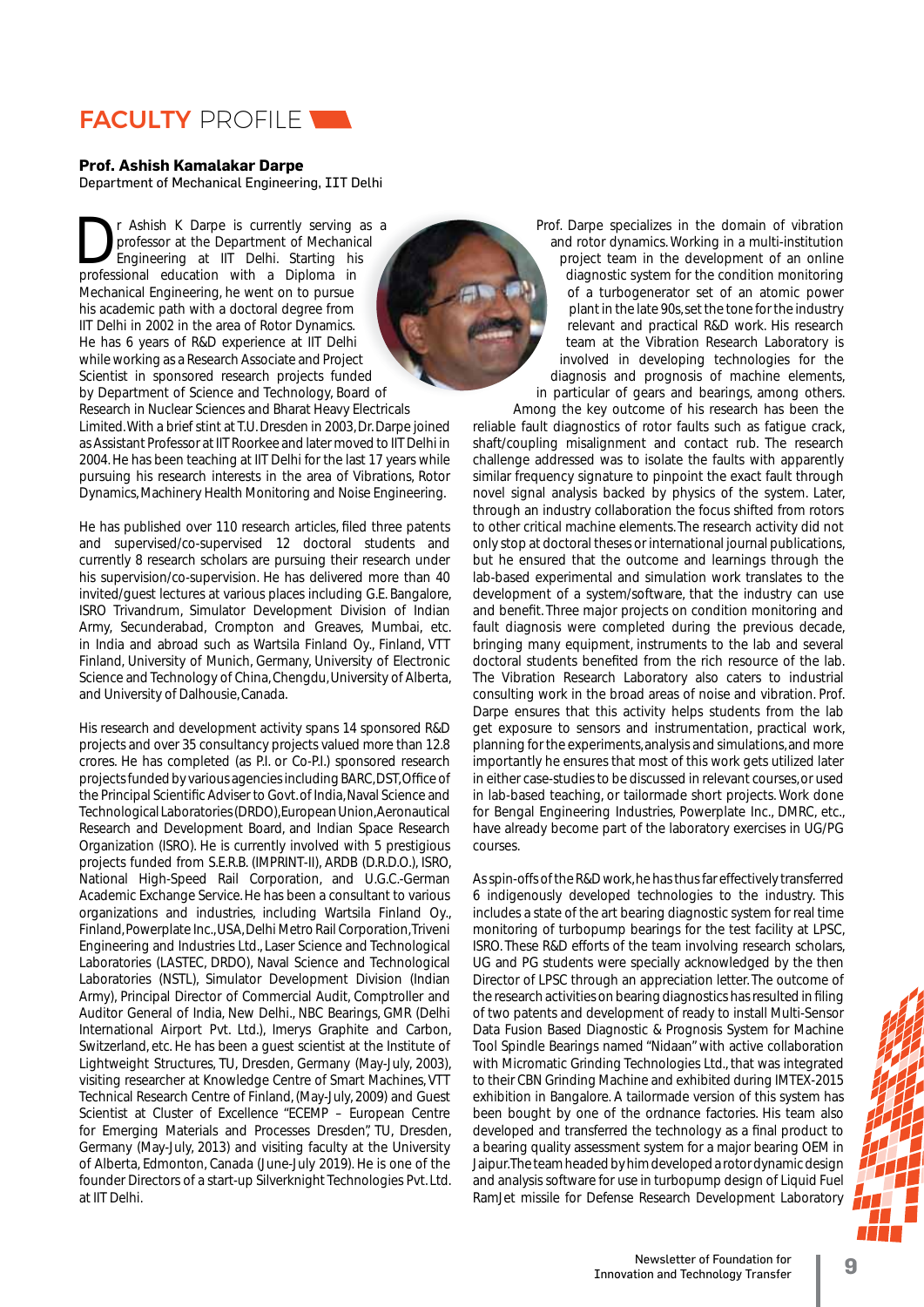(DRDL), Hyderabad. A similar development work for the analysis of turbopump dynamic behavior for the ISRO is currently in progress. His team was also instrumental in design of an acoustic barrier at the Terminal 3 of the IGI airport. Most industries with whom his team had worked have always come back for the extensional/new work that emphasizes the confidence in the working and abilities of the team at the Vibration Research Laboratory he heads. He has also been collaborating with faculty colleagues from other departments on topics of mutual interests ranging from blast mitigation approaches to brake-squeal issues, in the broad areas of vibration and noise.

Several of his students bagged awards for the industry oriented/ hardware-oriented projects. Notable among them are Padmashri Man Mohan Suri Project award for the best innovative hardware oriented B.Tech. project in Mechanical Engineering (Himanshu Patel and Rahul Mittal, 2016), Suresh Chandra Memorial Award: Best software undergraduate project for B.Tech. Thesis in Mechanical Engineering (Jagatpreet Singh Nir, 2013), Padmashri Man Mohan Suri Project award for the best innovative hardware oriented M.Tech. project in Mechanical Engineering (Ankush Sharma, 2014, in co-supervision). The UG student Suyash Agarwal (2017) received the BOSS award for best hardcore experimental B.Tech. project in Mechanical Engineering for his relentless efforts to realize the innovative idea of developing a smart rolling element bearing (jointly supervised). Prof. Darpe acknowledges contribution from several of his faculty colleagues and feels blessed with and grateful to a group of devoted and motivated UG/PG students and research scholars at the Vibration Research Laboratory.

Prof. Darpe is currently the team leader for a joint IIT Delhi-T.U. Dresden collaborative project funded by UGC-DAAD, and an IMPRINT project on Development of Health and Usage Monitoring System in joint industry collaboration with Larsen & Toubro, where the HUMS is under development for the final drive of a main battle tank. He is also the lead investigator for the development of a prognostic system for aircraft mounted accessory gearbox for ARDB, DRDO and development of a high spin speed rotor dynamic design and transient rotor dynamic code for Indian Space Research Organization. He is also the member of a project team for the development of an indigenous simulation model for OHE-Pantograph interaction dynamics for the National High-Speed Rail Corporation Ltd., India. He has been involved in the organization of 2 reputed international conferences and has conducted 14 short courses/workshops, two of them with Swedish International Development Cooperation Agency and MWL, KTH Stockholm Sweden. He has conducted training programs for scientists/engineers of Kirloskar Ebara Pumps Ltd. Pune, Maruti Suzuki India Ltd. Gurgaon, Delhi Metro Rail Corporation, National High-Speed Rail Corporation Ltd., New Delhi in the areas of Noise and Vibration, Rotor Dynamics, etc., in addition to a TEQUIP short term course on Vibration Analysis of Rotor Bearing Systems.

*Bearing Condition Monitoring System integrated with CBN Grinding Machine of MGTL*





*Advanced Condition Monitoring Bearing Diagnostic Tool for LPSC, ISRO*





*Bearing Quality Assessment System developed for NBC Bearing (NEI, Jaipur)*

Prof. Darpe has been teaching varied courses in the design domain from Graphic Science to the 1st year UG students to the research elective Rotor Dynamics to the senior PG students and consistently getting excellent student feedback. He believes one of the main reasons of it lies in bringing his experience and understanding from the research and development and consulting activities into the teaching of these courses. High quality of students ensures excellent probing questions leading to self-development and improvement, prompting one to raise the bar up every time one teaches the course. In addition, he acknowledges the influence of the teaching philosophies of his mentors during his career and has drawn from the passion of other esteemed colleagues of the institute. He considers the commitment, punctuality and professionalism from one of his teachers that he tried to imbibe, as some of the greatest gifts apart from the knowledge they provided. He strongly believes that the greatest benefit of working in this institute is the company of illustrious and committed academicians with immense wisdom, motivating and inspiring everyone to deliver the best in them.

Prof. Darpe is awarded with J M Mahajan Best Young Teacher Award: Mechanical Engineering, 2010 at IIT Delhi and an Erasmus+ Mobility award in 2020. He has been a Member, Propulsion Panel, Aeronautical Research and Development Board, Defence Research and Development Organization, Govt. of India since April 2011 and Member, Senate, Visvesvaraya National Institute of Technology, Nagpur. He is a Life Member of Condition Monitoring Society of India. He was also a member of the Expert Group on Health and Usage Monitoring Systems (related to Aerospace Systems IVHM), Vaishwik Bharatiya Vaigyanik (VAIBHAV) Summit, Oct 2020. He was also listed among the top 2% scientists in the world in his domain by Stanford University, 2020 and 2021.

The future plan of his research group is to lead the research and development work on robust Health and Usage Monitoring Systems and Integrated Vehicle Health Management systems, Prognostics and Diagnostics, particularly for the aerospace and defense industry, migrating from component specific issues to the holistic system oriented one.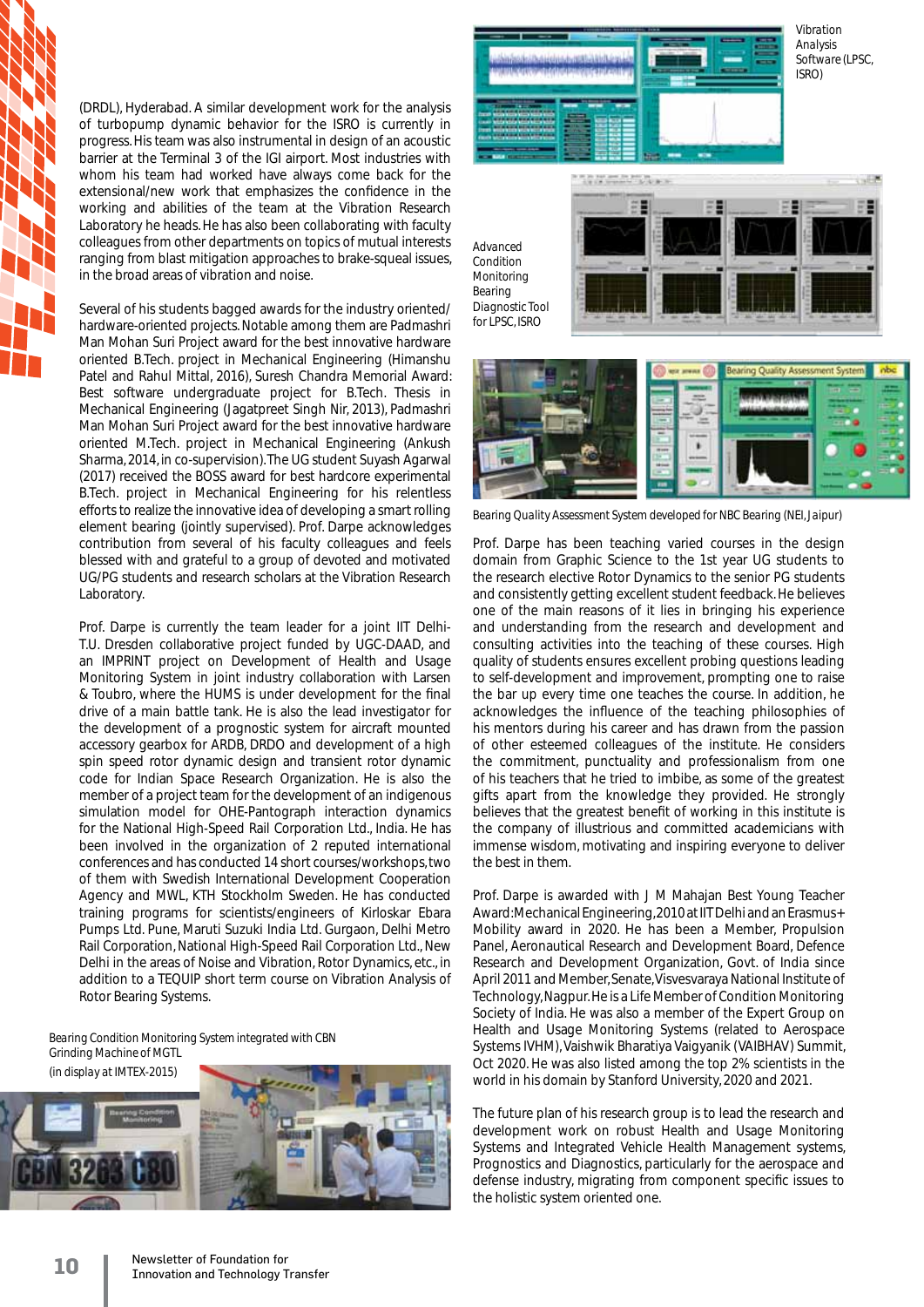### **Col. Naveen Gopal (Retd.)**  COO, FITT, IIT Delhi

ol Naveen Gopal joins FITT as its Chief Operating Officer. He is an Alumni of IIT Delhi and has done his Master's Degree in "Integrated Electronics and Circuit Design". Being from the technical wing of the defence forces and also having served in the corporate world, he brings a rich and varied experience to the fold of FITT. In his corporate avatar he has worked in the field of Telecommunications and Smart Cities. te<br>the m

As Head of the Asset management vertical in his last organisation; he was actively involved in leading the development and implementation of asset management maintenance strategies, policies and driving product improvements for nearly 1.25 lacs telecom towers spread over 13 states Pan India.

His areas of responsibility included interfacing between the business and IT for leading development of smart solutions. As part of the change management strategy and Business Process reengineering, he led process improvements by developing solutions to improve operational efficiency through asset tracking, reduction in repair TAT for assets and build accountability in the system for non-compliance of scheduled maintenance.

The above activities when required to be implemented Pan India pose their own set of challenges.

He has also served as the Project Director for two major Smart City Projects in two of the biggest states in North India i.e., UP 100 Emergency Response System and Rajasthan Government's ABHAY Police Command & Control Centre. Both Projects were the first of their kind which catered for enabling emergency services for the common citizen of the country.

The technology intensive projects required understanding of both IT hardware and software. The projects required setting up of Data centres across multiple locations, establishing control rooms and Call Centre for monitoring call inflow. For the Control room operations management, multiple applications like the emergency response

systems solutions, AI enabled cybercrime applications for video analytics, people search, face recognition etc were deployed. In addition, applications to monitor social media, intelligent traffic management and cyber forensics investigation capabilities were also made live with the overall aim to provide the police force with better insights and help in reducing crime.

In his innings with defence forces which continued for over 25 years, he has rich experience in the field of Information Technology and his last appointment was Head of the Network Support and Maintenance set up at Army Headquarters. His organisation was responsible to provide ITSM and Contract management for Integrated Projects for the complete Army Headquarters. He was awarded the Vice Chief of Army Staff commendation for automating IT asset management IHQ- Ministry of Defence (Army) and achieving over 30% YoY savings on procurement spends.

He has also handled multiple roles and appointments during his innings with the army which vary from software development, to administration, to logistics and supply chain management. He has also served in the inhospitable terrains of North and was awarded the Northern Army Commanders commendation for ensuring a high availability index for the equipment in operations in Kargil/Drass sector.

He is a focused individual with a target oriented approach and we wish to see him succeed in his current role and appointment.

# **Abbreviations**

| AM:   | Department of Applied                                  |       | <b>CHEME:</b> Department of Chemical                                     | DOD:          | Department of Design                                                       |
|-------|--------------------------------------------------------|-------|--------------------------------------------------------------------------|---------------|----------------------------------------------------------------------------|
|       | <b>Mechanics</b>                                       |       | Engineering                                                              | EE:           | <b>Department of Electrical</b>                                            |
|       | BSTTM: Bharti School of                                | CHY:  | Department of Chemistry                                                  |               | Engineering                                                                |
|       | <b>Telecommunication Technology</b><br>and Management  | CRDT: | <b>Centre for Rural Development</b><br>and Technology                    | HUSS:         | Department of Humanities and<br>Social Sciences                            |
| CARE: | Centre for Applied Research in<br><b>Electronics</b>   | CSE:  | <b>Department of Computer</b><br><b>Science and Engineering</b>          | <b>KSBS:</b>  | Kusuma School of Biological<br><b>Sciences</b>                             |
| CAS:  | <b>Centre for Atmospheric</b><br><b>Sciences</b>       | DBEB: | <b>Department of Biochemical</b><br><b>Engineering and Biotechnology</b> | ME:           | <b>MATHS: Department of Mathematics</b><br><b>Department of Mechanical</b> |
| CART: | <b>Centre for Automotive Research</b><br>and Tribology | DESE: | <b>Department of Energy Studies</b><br>and Engineering                   | PHY:          | Engineering<br><b>Department of Physics</b>                                |
| CBME: | <b>Centre for Biomedical</b><br>Engineering            | DMS:  | Department of Management<br><b>Studies</b>                               | TFE:          | Department of Textile and Fiber<br>Engineering                             |
| CE:   | Department of Civil Engineering                        | DMSE: | Department of Material Science<br>& Engineering                          | and many more |                                                                            |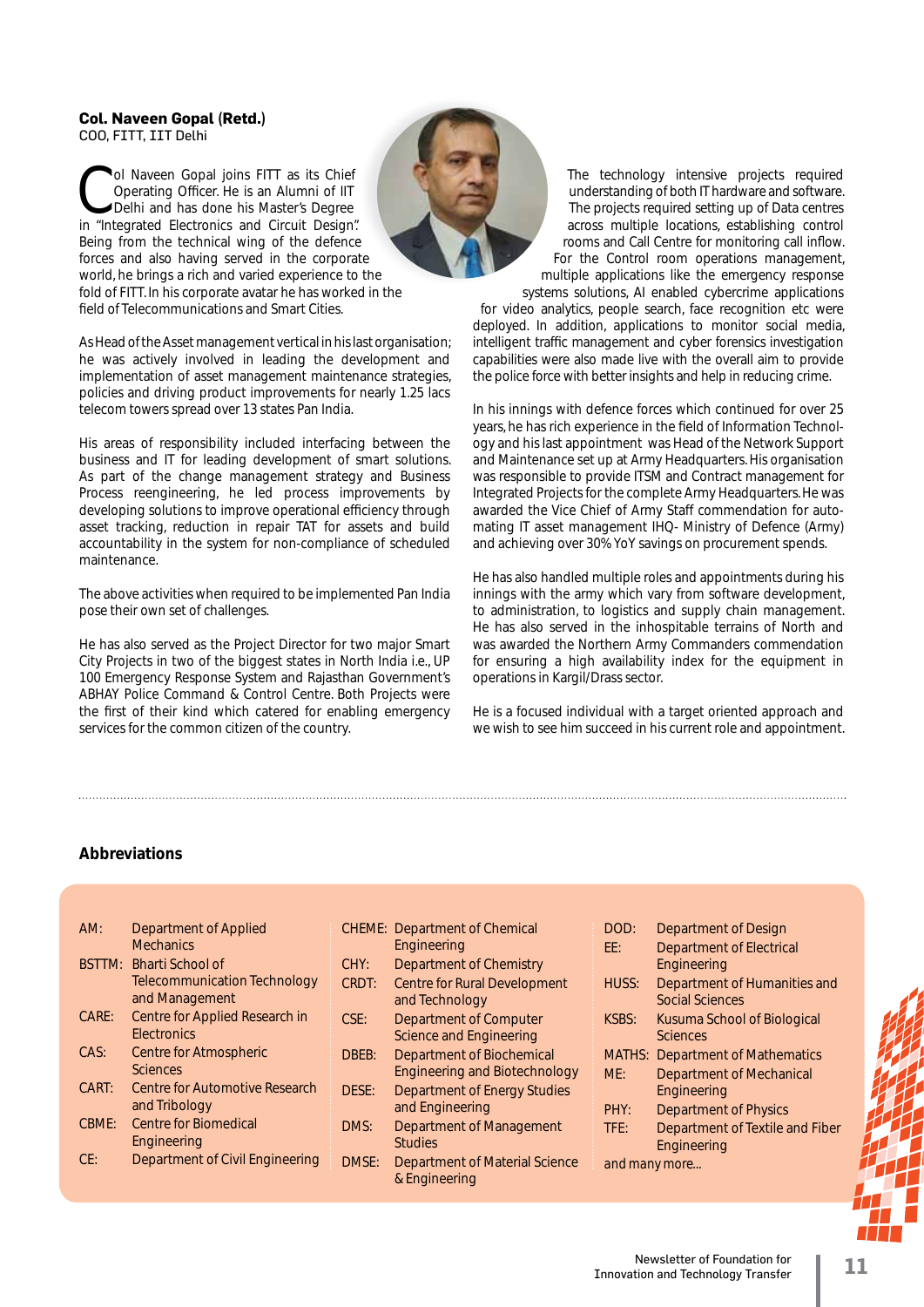# FITTFOOTPRINT

# Some IPR Applications filed during July-December, 2021

| SI.<br>No.     | <b>TITLE</b>                                                                                                             | PI                           | <b>Centre/Dept/</b><br><b>School</b> |
|----------------|--------------------------------------------------------------------------------------------------------------------------|------------------------------|--------------------------------------|
| $\mathbf{1}$   | A porous catalyst composition and processes thereof                                                                      | Prof KK Pant                 | <b>CHEME</b>                         |
| $\overline{2}$ | A method for semi-active vibration control of structures                                                                 | Prof V Matsagar              | CE                                   |
| 3              | Cytocompatible and infection-resistant<br>polymeric scaffolds and methods thereof                                        | Prof S Saha                  | <b>DMSE</b>                          |
| 4              | A system for modulating a brushless DC motor and its method of operation<br>thereof                                      | Prof B Singh                 | EE                                   |
| 5              | Shoulder implant                                                                                                         | Prof D<br>Kalyanasundaram    | <b>CBME</b>                          |
| 6              | Bimetallic graphitic carbon nitride for<br>photoelectrode and preparation method thereof                                 | Prof AK<br><b>Bhaskarwar</b> | <b>CHEME</b>                         |
| 7              | A hybrid powered air conditioning system                                                                                 | Prof S Mishra                | EE                                   |
| 8              | A novel peptidomimetic compound-based inhibition of dialysis related beta-2-<br>microglobulin amyloidosis                | Prof TK Choudhuri            | <b>KSBS</b>                          |
| 9              | For a turbine based low-cost ventilator/hi-flow nasal cannula                                                            | Prof PVM Rao                 | <b>DOD</b>                           |
| 10             | Method in blockchain systems for fast stabilization increased responsiveness                                             | <b>Prof VJ Reberio</b>       | <b>CSE</b>                           |
| 11             | An intelligent supervisory EV charging architecture to enable continuous<br>charging with grid intermittency             | Prof B Singh                 | EE                                   |
| 12             | A retrofitted smart energy metering device, method and a system thereof                                                  | Prof BK Panigrahi            | EE                                   |
| 13             | Transglutaminase nanoflowers                                                                                             | <b>Prof SK Khare</b>         | <b>CHY</b>                           |
| 14             | A system and method for detecting, tracking and classification of activity of a<br>subject                               | <b>Prof SK Koul</b>          | <b>CARE</b>                          |
| 15             | Gripper to grasp object by internal surface interaction                                                                  | <b>Prof JP Khatait</b>       | <b>ME</b>                            |
| 16             | Eco-friendly and copper free friction materials, brake pads and shoes                                                    | Prof J Bijwe                 | <b>ITMMEC</b>                        |
| 17             | A single-phase grid interactive synchronous reluctance motor driven<br>multipurpose and multifunctional solar water pump | Prof B Singh                 | EE                                   |
| 18             | An automated instrument and microfluidic chip for improved and rapid testing<br>of nucleic acid                          | Prof SK Jha                  | <b>CBME</b>                          |
| 19             | Novel PH responsive biodegradable polyesters                                                                             | Prof J Jacob                 | <b>DMSE</b>                          |
| 20             | A system for monitoring and control of chromatography                                                                    | <b>Prof AS Rathore</b>       | <b>CHEME</b>                         |
| 21             | <b>Biomass cooking stoves</b>                                                                                            | Prof SK Tyagi                | <b>CES</b>                           |
| 22             | Mobile system for processing organic<br>waste matter                                                                     | Prof VM Chariar              | <b>CRDT</b>                          |
| 23             | Reusable sanitary napkin                                                                                                 | <b>Prof S Paldas</b>         | <b>DOD</b>                           |
| 24             | Reusable panty liner                                                                                                     | <b>Prof S Paldas</b>         | <b>DOD</b>                           |
| 25             | A hybrid water pumping system                                                                                            | Prof B Singh                 | EE                                   |
| 26             | An apparatus for developing ceramic coating and a method thereof                                                         | Prof D Kumar                 | <b>CART</b>                          |
| 27             | 3-D storage medium and method providing thermal management                                                               | Prof PR Panda                | <b>CSE</b>                           |
| 28             | System and method for making electro-conductive fabric                                                                   | Prof D Das                   | <b>TFE</b>                           |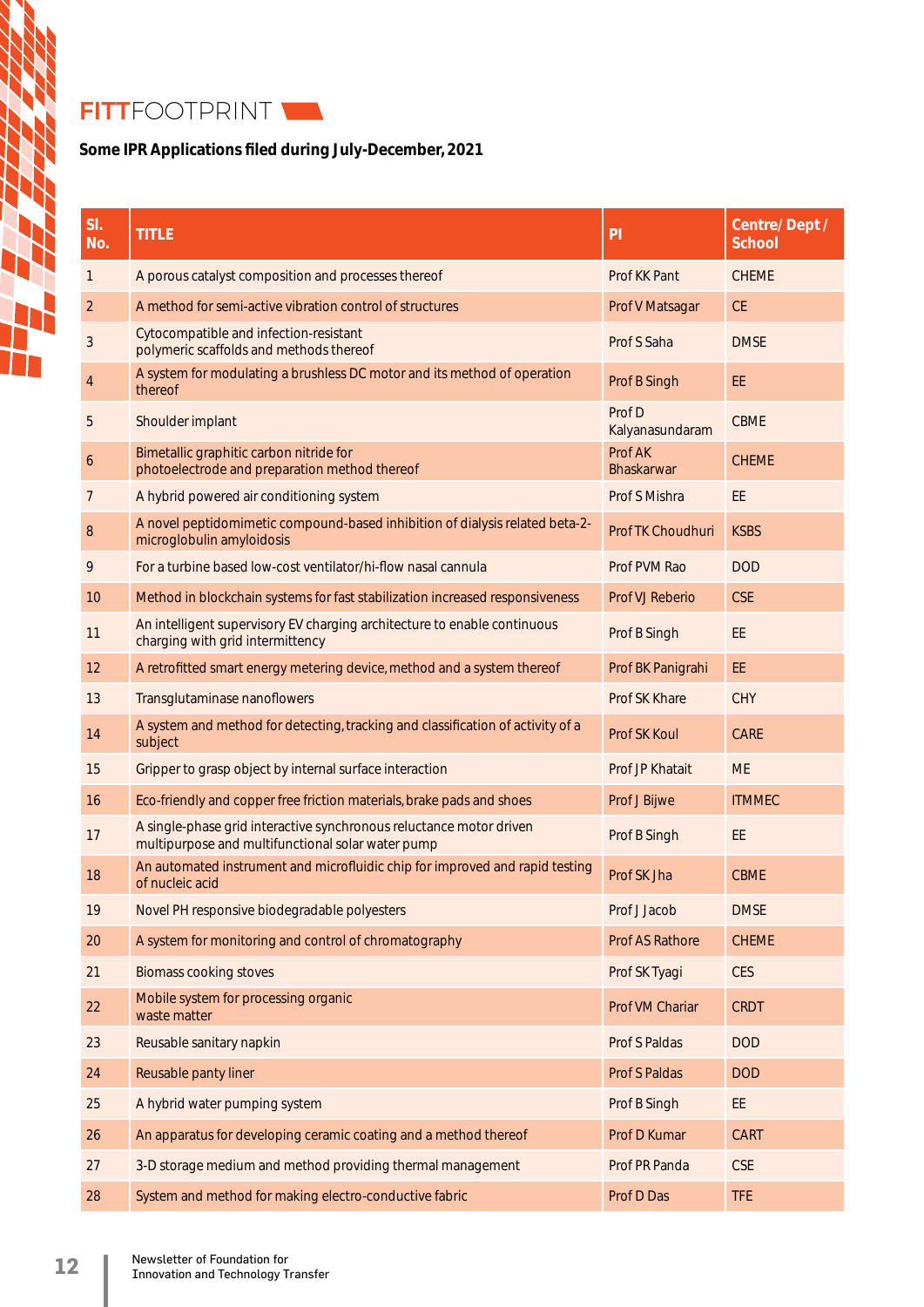| 29 | A method and system of particle image velocimetry                                                                                                                             | Prof M R Cholemari       | <b>AM</b>    |
|----|-------------------------------------------------------------------------------------------------------------------------------------------------------------------------------|--------------------------|--------------|
| 30 | Pollution monitoring system and method thereof                                                                                                                                | Prof S Chatterjee        | EE           |
| 31 | System and method for optimizing data transmission in a communication<br>network                                                                                              | Prof S De                | EE           |
| 32 | A system for optimizing energy transmission and a method thereof                                                                                                              | Prof S Chatterjee        | EE           |
| 33 | A wind powered energy generating system and method thereof                                                                                                                    | Prof B Singh             | EE           |
| 34 | A microgrid control framework for preventing power blackouts                                                                                                                  | Prof B Singh             | EE           |
| 35 | A method for allocating channels for LDPC<br>codes and a system thereof                                                                                                       | <b>Prof A Dixit</b>      | EE           |
| 36 | A photo-bioreactor with closed recirculation of fluid for simultaneous<br>cultivation of photosynthetic micro-organisms and conservation of nutrients<br>and a method thereof | Prof A Malik             | <b>CRDT</b>  |
| 37 | A system for controlling solar PV arrays                                                                                                                                      | Prof B Singh             | EE           |
| 38 | A method and an apparatus for wireless information and energy transfer using<br>distributed beamforming                                                                       | Prof S De                | EE           |
| 39 | Polymer coated metal particles and synthesis method thereof                                                                                                                   | Prof K Manna             | CHY          |
| 40 | Dual sensitive polymeric nanoparticles                                                                                                                                        | Prof N Singh             | <b>CBME</b>  |
| 41 | A system for anonymizing camera wearer's identity<br>in an egocentric video and a method thereof                                                                              | Prof C Arora             | <b>CSE</b>   |
| 42 | Buckling inhibited aluminium shear yielding damper                                                                                                                            | Prof DR Sahoo            | CE           |
| 43 | A system facilitating health monitoring and a method thereof<br>Prof VM Chariar                                                                                               |                          | <b>CRDT</b>  |
| 44 | A method for selecting multi-access edge computing host (MECH) and a<br>Prof H Saran<br>system thereof                                                                        |                          | <b>CSE</b>   |
| 45 | A process for preparation of a biocomposite material                                                                                                                          | Prof D Das               | <b>TFE</b>   |
| 46 | Three-dimensional storage medium and a method for thermal management<br>based on low power state                                                                              | Prof PR Panda            | <b>CSE</b>   |
| 47 | A sensorless speed control system for submersible induction motor                                                                                                             | Prof B Singh             | <b>EE</b>    |
| 48 | Switched reluctance motor for energy efficient industrial exhaust fan<br>Prof B Singh                                                                                         |                          | EE           |
| 49 | A cycloadduct product and a process for its synthesis thereof                                                                                                                 | Prof RP Singh            | <b>CHY</b>   |
| 50 | Process for developing inoculum and fungal mycelial biomass of calocybe<br>indica                                                                                             | Prof S Sharma            | <b>CRDT</b>  |
| 51 | A wind-solar photovoltaic-battery energy storage based hybrid AC/DC<br>microgrid and an operation thereof                                                                     | Prof B Singh             | EE           |
| 52 | Single DC source based three phase high resolution multilevel inverter sytem<br>and its method thereof                                                                        | Prof SK<br>Chattopadhyay |              |
| 53 | Development of a method for simultaneous reduction of nitrogen oxides and<br>Prof D Bhatia<br>hydrocarbon emissions from an internal combustion engine                        |                          | <b>CHEME</b> |
| 54 | Resins for application on textiles                                                                                                                                            | Prof AK Agrawal          | <b>TFE</b>   |
| 55 | Framework for quantitative penumbra estimation from SWI-MRI in patients<br>with acute stroke                                                                                  | Prof A Singh             | <b>CBME</b>  |
| 56 | Enhanced brightness solution-processed inorganic ABX3 perovskite leds using<br>a PEG-PVP additive                                                                             | Prof M Singh             | EE           |
| 57 | Microfluidic analyser for in-vitro biosensing and diagnostics<br>Prof R Elangovan                                                                                             |                          | <b>DBEB</b>  |
| 58 | Novel activation function with hardware realization for recurrent neuromorphic<br>networks                                                                                    | Prof M Suri              | EE           |
| 59 | Field-effect transistor device and a method of fabrication thereof                                                                                                            | Prof S Das               | CARE         |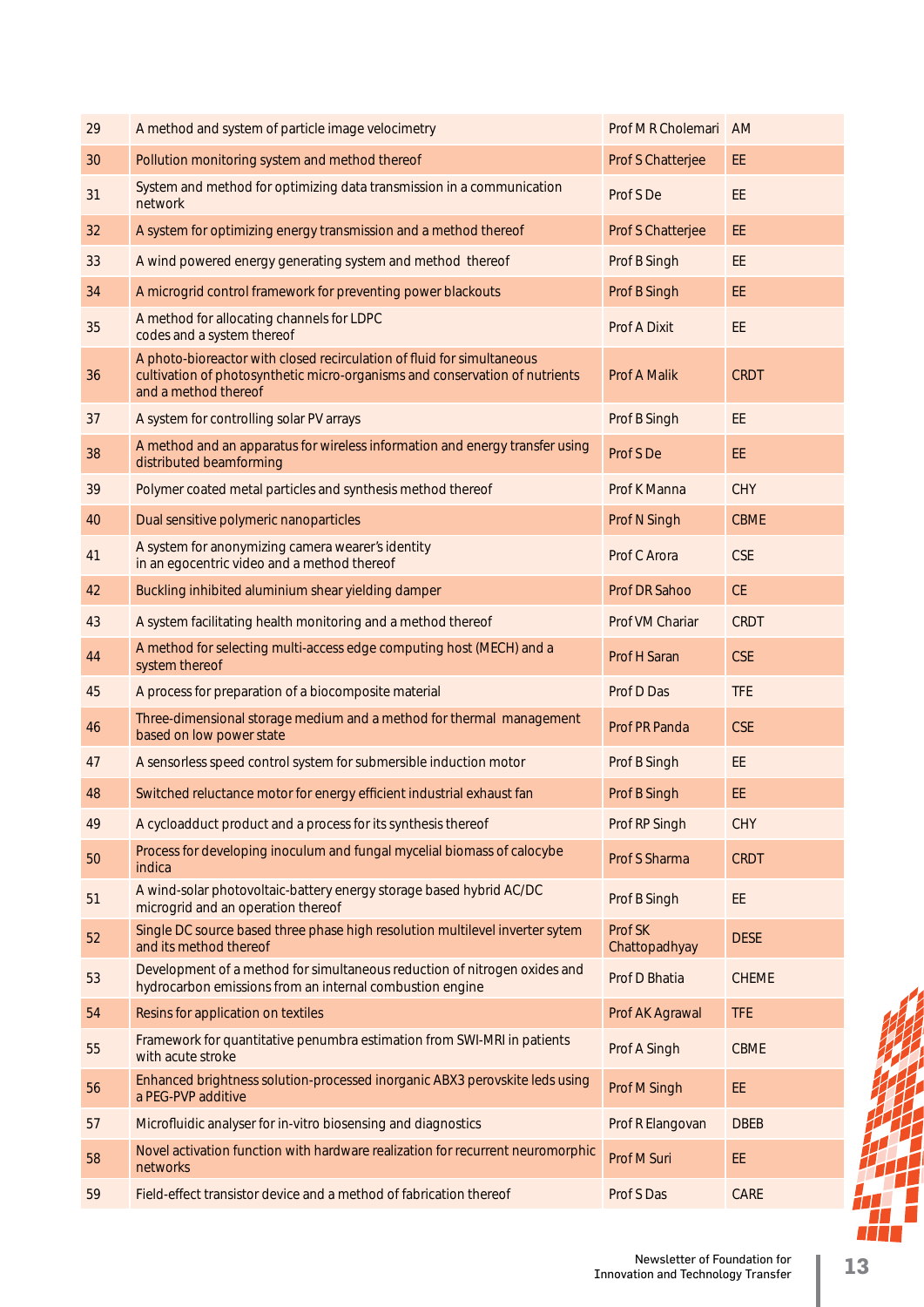# TECHNOLOGYPROFILE

# **RT-PCR-based Assay for Identification of Omicron Variant of SARS-CoV-2 Developed at IIT Delhi**

**Prof. V Perumal** KSBS, IIT Delhi

Sciences have developed an RT-PCR based assay for the specific detection of the Omicron (B.1.1.529.1) variant of SAPS-CoV-2 Sciences have developed an RT-PCR based assay for the SARS-CoV-2.

The assay is based on detecting specific mutations, which are present in the Omicron variant and absent in other currently circulating variants of SARS-CoV-2. Primer sets targeting these unique mutations in the S gene were designed for the specific amplification of either the Omicron variant or other currently circulating variants of SARS-CoV-2 and tested using real time PCR. Using synthetic DNA fragments, the assays were optimised to distinguish the wild-type from the Omicron variant in a dynamic range from 10 million to <100 copies /reaction.

Currently, the identification or screening for omicron is done world-wide using next-generation sequencing based methods, which require over 3 days. By using this RT-PCR based assay, it will be possible to test for the presence of the Omicron variant within 90 minutes.

This can be used as a rapid screening assay for the identification and isolation of individuals with the Omicron variants. IIT Delhi has filed an Indian patent application for the same and is in the process of initiating talks with potential industry partners.

IIT Delhi had earlier obtained ICMR approval (first academic Institute in India to do so) for an RT-PCR kit for the diagnosis of SARS-CoV-2, which was successfully launched in the market.

# **Some examples of Development/ Investigative Projects at FITT**

| SI <sub>No</sub> | <b>PROJECT TITLE</b>                                                                                                     | <b>PI/Dept/Centre</b>   |
|------------------|--------------------------------------------------------------------------------------------------------------------------|-------------------------|
| 1                | Advise related to patent                                                                                                 | Prof A Ramanan, CHY     |
| 2                | Aerial computational 3D display with ability to take touch input                                                         | Prof K Khare, PHY       |
| 3                | Image reconstruction for inline particulate imaging system                                                               | Prof K Khare, PHY       |
| $\overline{4}$   | Performance evaluation of engine coating fluid                                                                           | Prof PMV Subbarao, ME   |
| 5                | Computer graphics and animation advising for augmented reality                                                           | Prof R Narain, CSE      |
| 6                | ETP adequacy, performance assessment and water audit of Mehasana District Co-<br>operative Milk Producers' Union Limited | Prof V Kumar, CRDT      |
| $\overline{7}$   | Impact assessment of e-skilling on futuristic skills through common service centers<br>under CSR activity                | Prof J Kumar, DOD       |
| 8                | Development of SDG-2 Dashboard                                                                                           | Prof NB Bolia, ME       |
| 9                | Developing garment size charts for male Indian motorcyclist                                                              | Prof D Gupta, TT        |
| 10               | Designing for users with empathy & taking the entrepreneurial route to create<br>impact                                  | Prof VM Chariar, CRDT   |
| 11               | Air pollution audit performance evaluation of concurrent air pollution control<br>system and impact assessment           | Prof V Kumar, CRDT      |
| 12               | Analyzing problems associated with recominant protein expression and improving<br>product quality                        | Prof KJ Mukherjee, DBEB |
| 13               | <b>Validation of DATUM</b>                                                                                               | Prof H Kodamana, CHEME  |
| 14               | Sulphide/Sulphur removal from carbidge plant waste water (Lagoon/Decanter<br>outlet)                                     | Prof Sreedevi U, CHEME  |
| 15               | Service Life of TA pins                                                                                                  | Prof P Mahajan, AM      |
| 16               | Solar Power Horticulture Cold chains (Sol-Tech)                                                                          | Prof VK Vijay, CRDT     |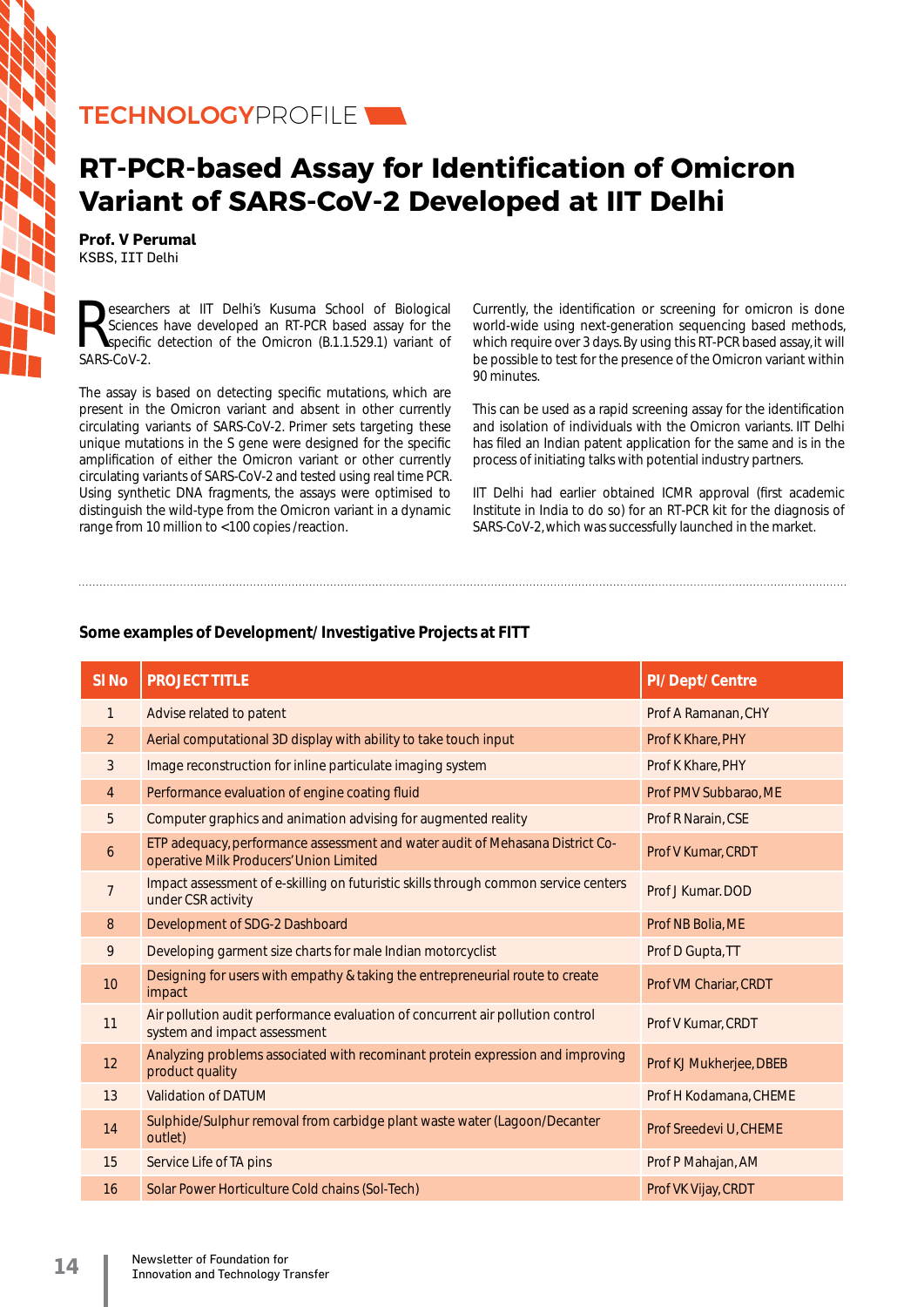| 17 | Study of post-consumer beverage packaging waste management in India and<br>exploring suitable tools to facilitate high end recycling                                                      | Prof J Jain, DMSE        |
|----|-------------------------------------------------------------------------------------------------------------------------------------------------------------------------------------------|--------------------------|
| 18 | Analysis followed by laboratory and field trails in deep stroage technologies                                                                                                             | Prof AK Jain, EE         |
| 19 | Development of electric drives for various applications                                                                                                                                   | Prof AK Jain, EE         |
| 20 | Corning AFR research for transport effects and novel applications (Phase-II)                                                                                                              | Prof S Roy, CHEME        |
| 21 | Studies on use of higher ethanol fraction in commercial gasoline vehicles using<br>special conversion kits                                                                                | Prof PMV Subbarao, CRDT  |
| 22 | Testing protocol and standards for estimation of PCR content in product                                                                                                                   | Prof L Nebhani, DMSE     |
| 23 | A comparative study on the performance of products respectively made of primary<br>and secondary-Cu                                                                                       | Prof S Neelakantan, DMSE |
| 24 | <b>Characterization of BRO samples</b>                                                                                                                                                    | Prof P Mahajan, AM       |
| 25 | <b>Consultation Visit to RSPL Facility</b>                                                                                                                                                | Prof A Rawal, TFE        |
| 26 | Simulation of integrated deployment of EVCI, RE and storage in a building                                                                                                                 | Prof D Rakshit, DESE     |
| 27 | Technical analysis and vetting of the estimate of construction of 33/11 KV sub-<br>station                                                                                                | Prof S Mishra, EE        |
| 28 | To identify potential Metal-Organic Frameworks (MOFs) for water treatment<br>molecular modelling/simulation studies                                                                       | Prof S Bhattacharya, PHY |
| 29 | Inspection of Grossly Pollution Industries (GPIs) discharging into main stem of river<br>Ganga and its tributaries                                                                        | Prof V Kumar, CRDT       |
| 30 | Development of technology for replacement of currently used phenolic resin in<br>friction paper manufacturing                                                                             | Prof J Bijwe, CART       |
| 31 | Designing and development of Higher Performance Fabric for National Flag                                                                                                                  | Prof B Kumar, TT         |
| 32 | Design and development of a pyrolysis reactor for processing RWA waste for<br>biochar production                                                                                          | Prof P Kaushal, CRDT     |
| 33 | Advancing research on deep generative models for unknown distributions                                                                                                                    | Prof AP Prathosh, EE     |
| 34 | Development of technology for replacement of currently used phenolic resin in<br>friction paper manufacturing                                                                             | Prof J Bijwe, CART       |
| 35 | Development of a novel low-cost AI alloy from primary route with better<br>performance than ADC12                                                                                         | Prof J Jain, DMSE        |
| 36 | Design and development of camera system for biomedical applications                                                                                                                       | Prof M Sarkar, EE        |
| 37 | Towards microscopic investigation of boundary lubrication mechanisms of<br>automotive lubricant additives using in situ scanning probe microscopy                                         | Prof NN Gosvami, DMSE    |
| 38 | Organo-mimetic microfluidic culture Platform-1                                                                                                                                            | Prof N Singh, CBME       |
| 39 | Lab scale demonstration of technology for manufacturing of non-alocholic food<br>products from mahua flowers                                                                              | Prof JK Sahu, CRDT       |
| 40 | Linking physic-chemical of calcined clay to performance of LC3                                                                                                                            | Prof S Bishnoi, CE       |
| 41 | Development a Technical paper on the present status of Assistive Technology (AT)<br>related to various disabilities covering, gaps, challenges and missing links in SEAR<br>member states | Prof PVM Rao, DOD        |
| 42 | Erosive wear studies on the SLB identified materials                                                                                                                                      | Prof D Kumar, CART       |
| 43 | Phase-II: Seamless environmental management system (SENSE) for West Bengal                                                                                                                | Prof S Dey, CAS          |
| 44 | Drug repurposing in mycrobacterium tuberculosis targeting its proteome essential<br>for growth and survival                                                                               | Prof SE Hasnain, DBEB    |
| 45 | Identification of functional roles played by uncharacterized members of PE/PPE<br>family of mycobacterium tuberculosis                                                                    | Prof SE Hasnain, DBEB    |
| 46 | Development of silica and nanocarbon aerogel as thin-film thermal insulator with<br>embedded heaters to form new heater system                                                            | Prof J Jacob, DMSE       |
| 47 | Limestone Calcined Clay Cement Technology Resource Centre (LC3 TRC)                                                                                                                       | Prof S Bishnoi, CE       |
| 48 | Organization of Road Safety Inspection and Discussion of Identified Blackspots-<br>Phase-II                                                                                               | Prof G Tiwari, TRIPP     |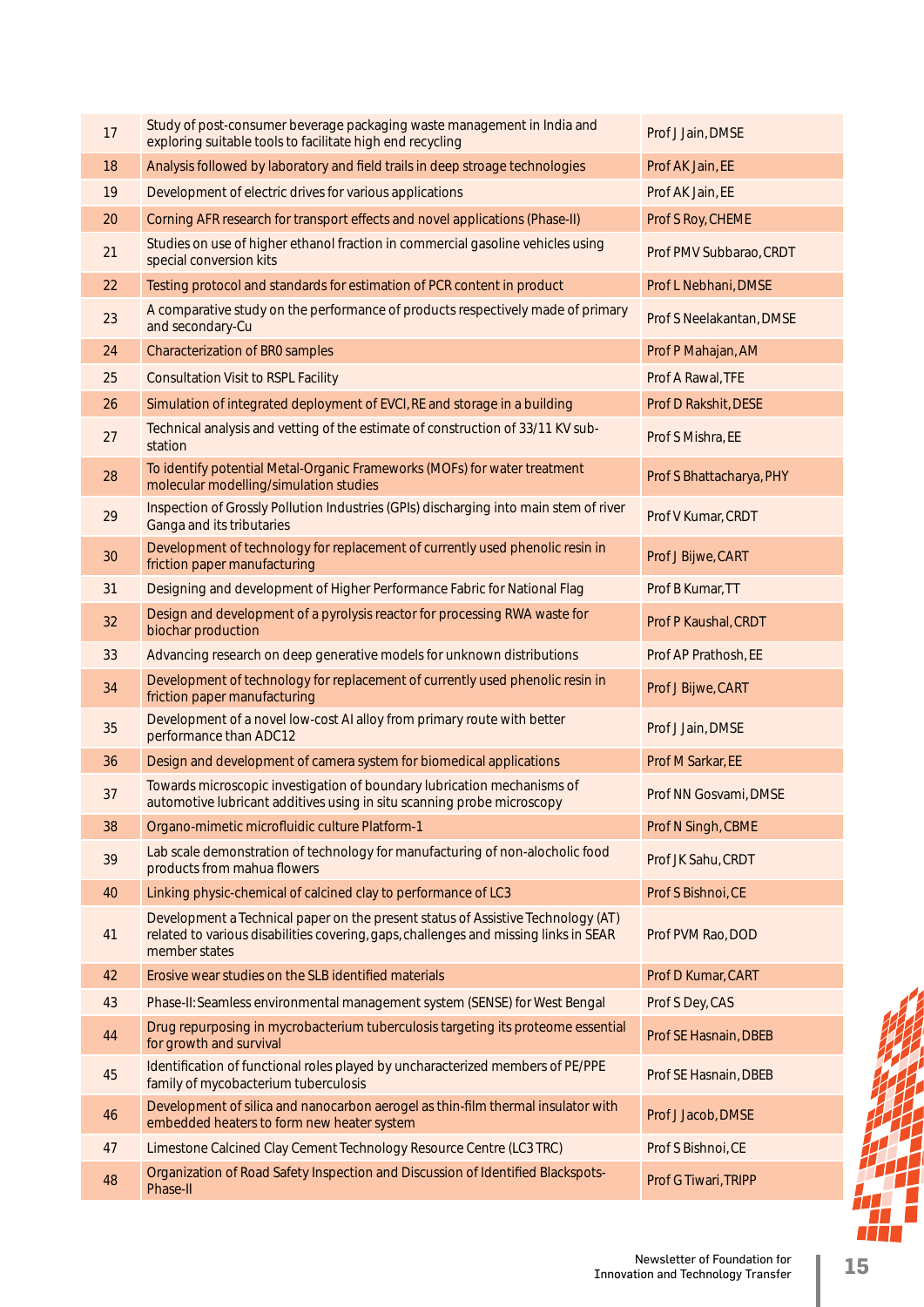# HAPPENINGS

**SAM₹IDH** 



National Health Authority (NHA) and IIT Delhi join hands to scale high-potential healthcare innovations with a \$100+ million fund raised from private sector and development funders under the SAMRIDH scheme. Through a blended financing facility, this partnership will support innovators and entrepreneurs in their efforts to further improve healthcare delivery in India. Recognising the role of innovations to strengthen India's response to the COVID-19 crisis and preparedness for emerging healthcare needs, National Health Authority (NHA) has signed a Memorandum of Understanding (MoU) with IIT Delhi. Through this partnership, NHA will be a technical collaborator on the U.S. Agency for International Development (USAID)-supported by SAMRIDH Healthcare Blended Financing Facility. IIT Delhi serves as the hosting entity for SAMRIDH.

**MOUs with FITT**



Rapid Antigen Testing facility for Covid-19 was inaugurated at IIT Delhi by Prof V. Ramgopal Rao, Director, IIT Delhi on August 31, 2021. The RAT kit developed by the Institute is being used in this testing facility managed by JITM Skills.



MoU signed between FITT, IIT Delhi and M/S. Rusicaa Beverages PVt Ltd for commercialisation of Mahua Nutra Drinks in Jharkhand on September 16, 2021



Dr Anil Wali, MD FITT signed an MoU with Mr AS Mehta, President & Director, JK Paper on October 7,2021 in the presence of Prof V Ramgopal Rao, Director IITD for establishing a COE in Paper and Packaging



IntelliSmart Infrastructure Private Limited & FITT have signed MoU on December 10, 2021 to carry out advanced research for smart grid solutions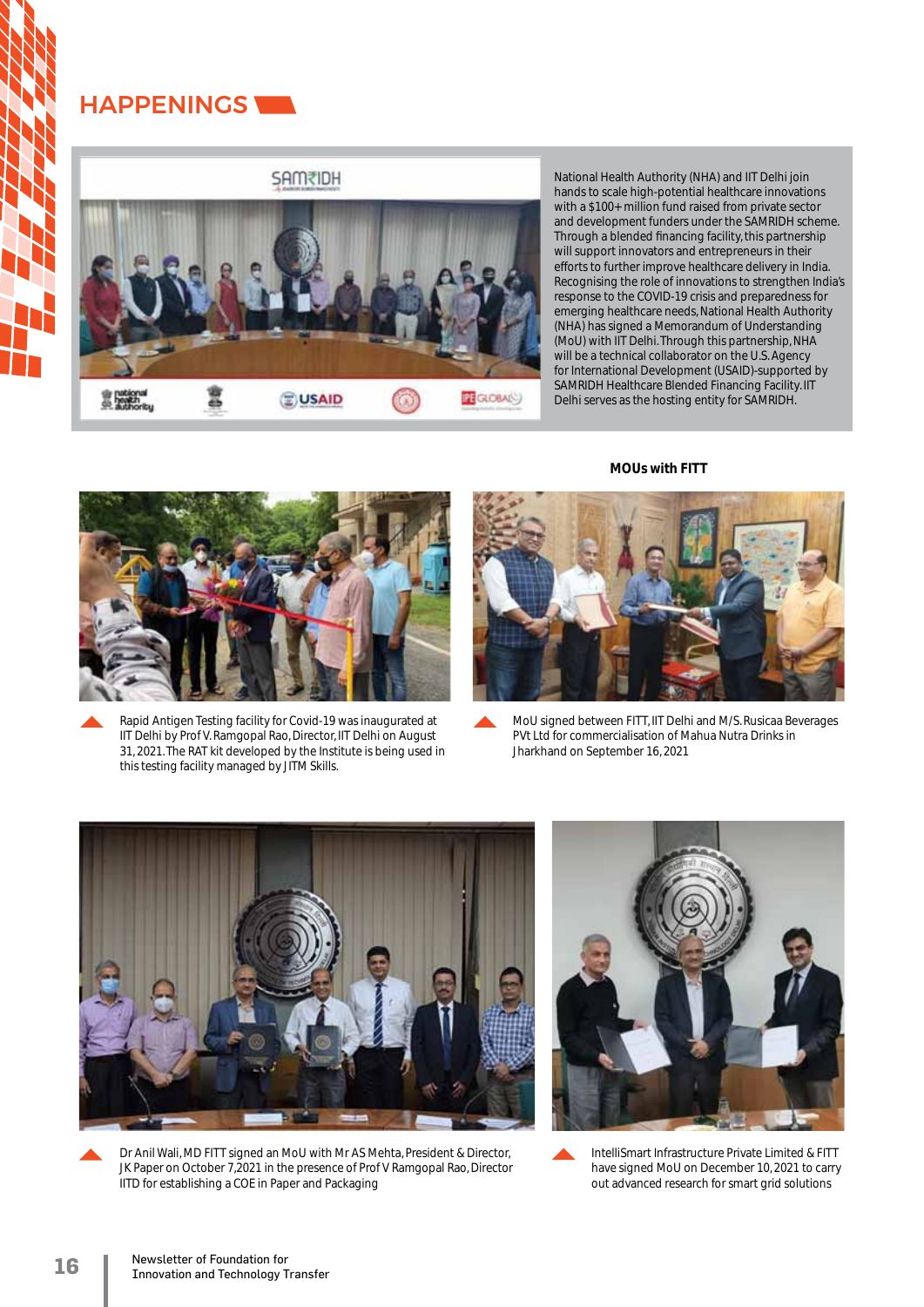

**FITT invites proposals under the 20th Bio-technology Ignition Grant (BIG) Scheme of BIRAC from January 2022.** 

**For details: www.fitt-iitd.in** 

## **CORPORATE MEMBERSHIP OF FITT**

FITT invites the industry/industry associations/R&D organisations and financial institutions to become corporate members of FITT at a nominal annual subscription. A corporate client can participate in technology transfer and joint R&D programmes of the Institute on a priority basis with FITT providing the interface. Membership form can be downloaded from www.fitt-iitd.in

# **NEWS AND ANNOUNCEMENT**



President of India, Shri Ram Nath Kovind presents Padma Shri to Dr Sujoy Kumar Guha for Science and Engineering. He is a Professor of Biomedical Engineering at IIT Delhi and Honorary Professor at AIIMS…

*Source: Internal, IIT Delhi- November 8, 2021*



**Professor Ashok K Ganguli, Institute Chair Professor of** Chemistry (HAG) and Deputy Director (Strategy & Planning), IIT Delhi has been selected by the Materials Research Society of India for the Distinguished Materials Scientist of the Year Award 2021…

*Source: Internal, IIT Delhi- December 4, 2021*



**Prof V Ramgopal Rao, Director IIT Delhi inaugurated an** Advanced Electrical Characterization Facility Inaugurated at IIT Delhi on September 21, 2021…

*Source: Internal, IIT Delhi*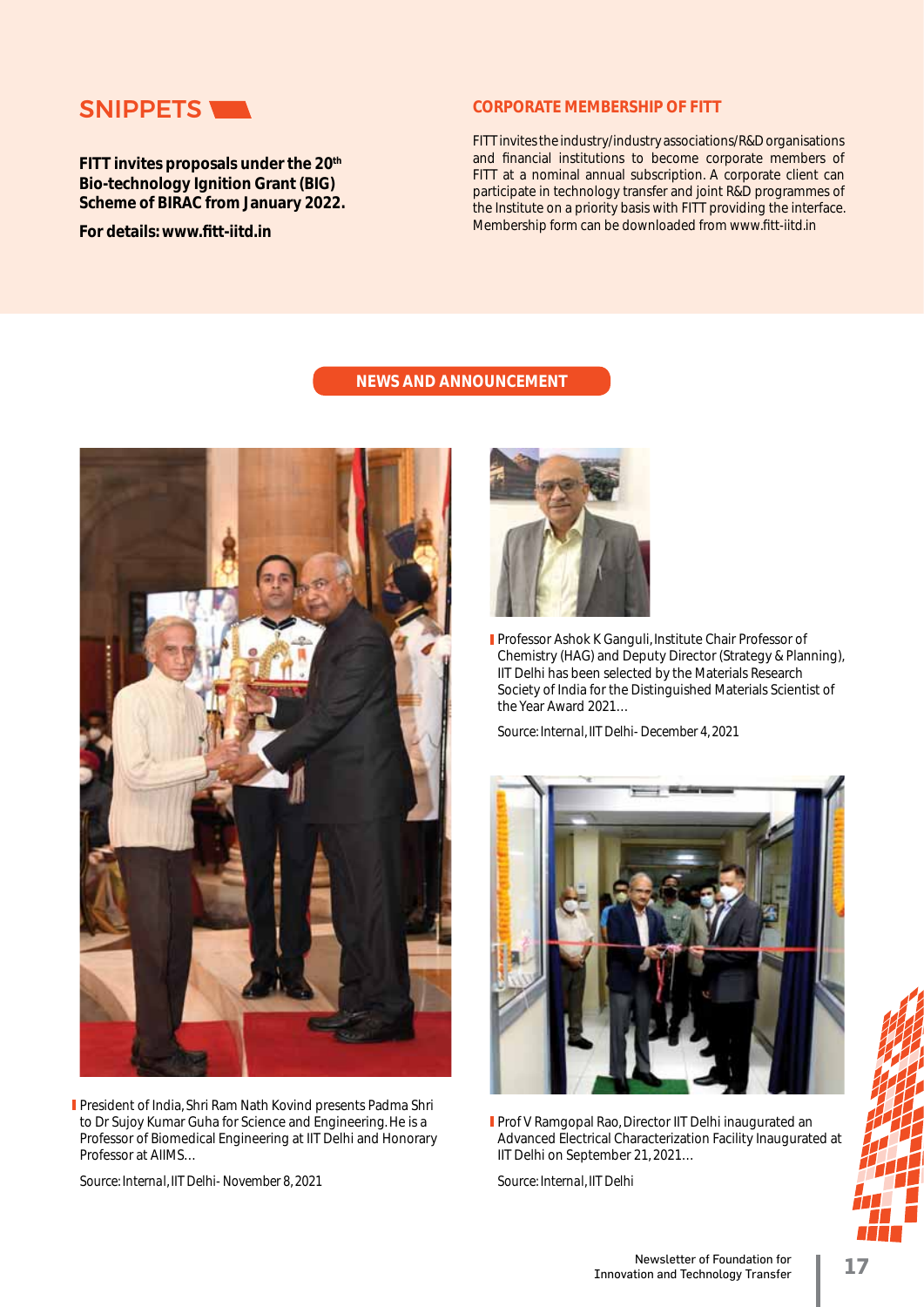



## **IIT Delhi's State of the Art Research & Innovation Park Wins Prestigious Façade Project of the Year Award 2021**

The Park will focus on innovation and product development where the institute researchers, corporates, government agencies and startups would interact and enable creation of advanced technological solutions. IIT Delhi's interface body the Foundation for Innovation and Technology Transfer (FITT) is inviting industry and startups to come on board for deeper engagement with the Institute…

*Source: Internal, IIT Delhi – Decmber 13, 2021*

## **10th edition of POSOCO Power System Awards at ICPS**

POSOCO Power System Awards (PPSA) - 2022 concluded with the award ceremony at the 9th International Conference on Power Systems, 2021 (ICPS 2021) held on December 16, 2021. 15 awardees were shortlisted in the Doctoral Category and 15 awardees were shortlisted in the Master Category.

*Link for award ceremony: https://www.youtube.com/ watch?v=qwnrRceiCpc*

### **IIT Delhi Researchers Develop Catalytic Technology for Sustainable Production of Chiral Active Pharmaceutical Ingredients**

An IIT Delhi research group led by Prof. Kuntal Manna from the Department of Chemistry and his PhD students – Neha Antil and Rajashree Newar – has developed a catalytic technology for the sustainable and economical synthesis of chiral molecules. The Science and Engineering Research Board (SERB), a statutory body of the Department of Science and Technology (DST), Government of India, has funded this research work…

*Source: Internal, IIT Delhi- October 1, 2021*

## **IIT Delhi tops Indian institutes' rise in THE global employability ranking**

Ranked 27th, the Indian Institute of Technology (IIT) Delhi leads Indian institutions' rise in the latest annual Global Employability University Ranking and Survey (GEURS) on the back of subject specialisation and graduate skills…

*Source: Business Standard- November 25, 2021*

### **IIT Delhi emerges as a breeding ground for innovation with special emphasis on AI**

IIT Delhi has emerged as a breeding ground for innovation, experimentation and development of various advanced technology-backed solutions. In the wake of changing dynamics and needs, owing to the onset of the pandemic and other multitude of challenges, the institute has played a key role in bridging the gap to cater to the new-age problems in recent times. The institute has laid special emphasis on artificial intelligence in this regard…

*Source: https://edtimes.in/iit-delhi-emerges-as-a-breeding-groundfor-innovation-with-special-emphasis-on-ai/*

### **IIT Delhi, RDSO Researchers Develop Easy to Use Train Simulation Software 'Runtrain to Help in Train Timetabling Methods**

Researchers from IIT Delhi and Research Designs and Standards Organisation (RDSO), a unit of Ministry of Railways, have collaborated and developed a train simulation software named 'Runtrain#' that outputs results, which can be incorporated into timetabling methods. Runtrain# simulation software is an update of 'Runtrain' software being used by the Indian Railways since 1990s. The simulation software Runtrain# has been developed under the guidance of Prof Subir Kumar Saha, Principal Investigator, and Prof Satinder Paul Singh, Mechanical Engineering Department, IIT Delhi. The other team members include Bhanu Vardhan Chennoju, Shashwat Jain, Vishnu Sukumar, and Rajeevlochana G Chittawadigi…

*Source : Internal, IIT Delhi - September 8, 2021* 

# **Publication From FITT Corporate Member: TechInvention**

### **Capacity Building for Vaccine Manufacturing Across Developing Countries: The Way Forward**

The devastation unleashed by SARS-CoV-2 pandemic as well as by other periodically emerging and reemerging infectious pathogens in low- and middleincome countries remains unprecedented. The pandemic has made us realize the capacity crunch for vaccine manufacturing globally which largely affected the accessibility of vaccines in these countries. A robust solution to address this grim issue is to have indigenous vaccine manufacturing which will reduce the dependence on imports and achieve self-sufficiency. The review article highlights the challenges and possible solutions in setting up indigenous vaccine manufacturing, case studies on successful capacity building and technology transfer, role of different organizations in capacity building and the way forward which deliberates on the pertinent points which may resolve the conundrum of vaccine inequity…. **Human Vaccines & Immunotherapeutics**